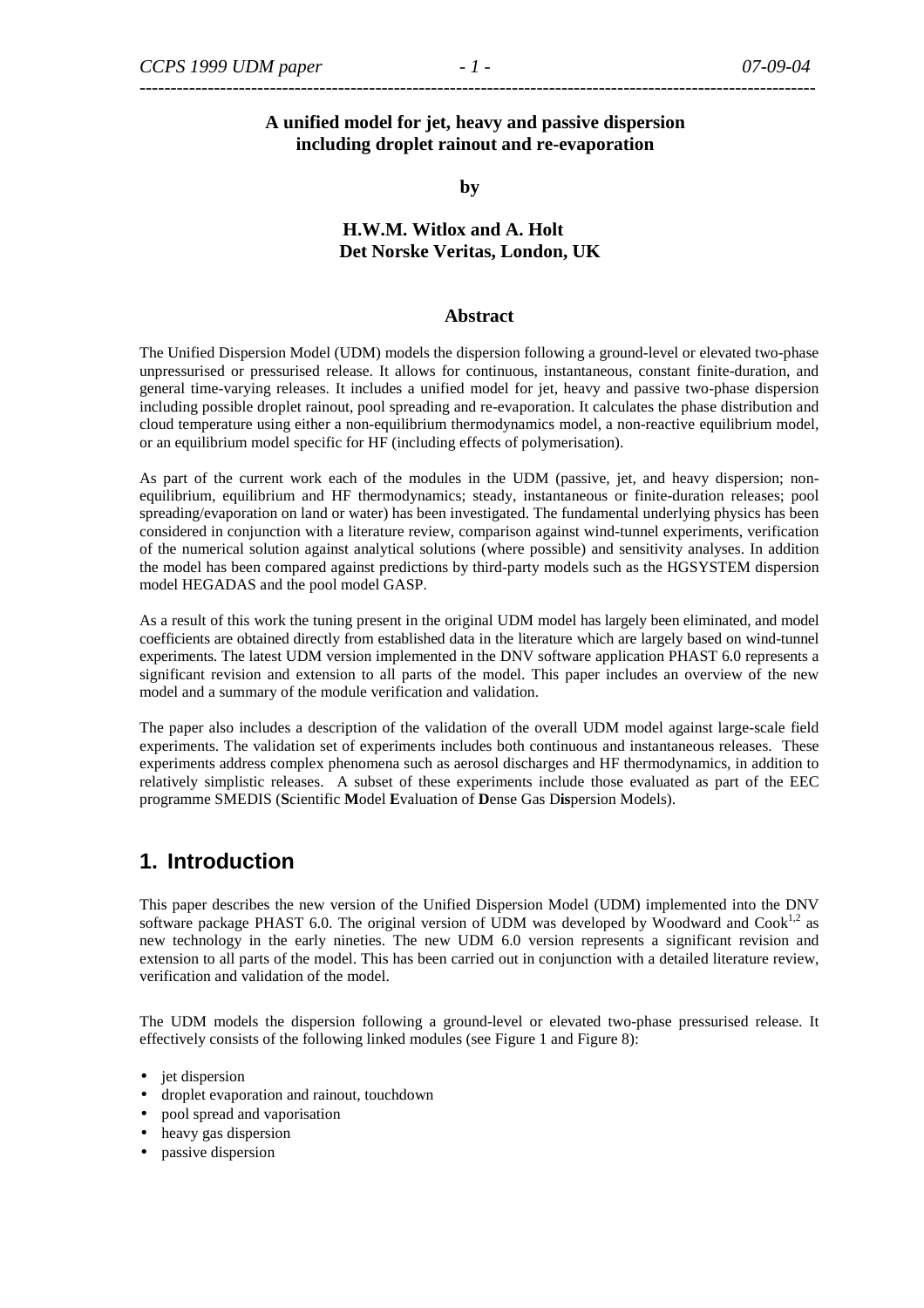A single form of concentration profile is used to cover all stages of a release. This allows for anything from a sharp-edged profile in the initial stages of a jet release through to the diffuse Gaussian profile that would be expected in the final passive stage of spreading.

The UDM includes the effects of droplet vaporisation using a non-equilibrium model (see Figure 8). Rainout produces a pool which spreads and vaporises. Vapour is added back into the plume and allowance is made for this additional vapour flow to vary with time. In addition to the non-equilibrium model, UDM also allows for an equilibrium model and an equilibrium model specific for HF (including effects of polymerisation).

The UDM allows for vertical variation in ambient wind speed, temperature and pressure. Another feature of the UDM is possible plume lift-off, where a grounded cloud becomes buoyant and rises into the air. Rising clouds may be constrained to the mixing layer if it is reached.

The UDM allows for continuous, instantaneous, constant finite-duration, and general time-varying releases.

For the original UDM Cook and Woodward adopted a tuning process, where the tuning coefficients were obtained by the comparison of UDM results against a relatively large set of 'tuning' experiments. This type of tuning has largely been eliminated as part of the current work. The model coefficients have now been obtained directly from established data in the literature (based on wind-tunnel experiments), rather than doing UDM simulations and fitting the UDM results to the experimental data.

Sections 2, 3, and 4 of this paper include a description of the theory, verification and module validation of the UDM dispersion model, the UDM thermodynamics, and the UDM pool spreading/evaporation model. Section 5 summarises the validation of the overall UDM model against large-scale field experiments. In Section 6 the major conclusions are summarised. The reader is referred to the UDM Technical Reference Manual<sup>3</sup> for details not included in the present paper.

# **2. Dispersion model**

#### **2.1 Concentration profile and cloud geometry**

Figure 1 shows the movement of the cloud in the downwind direction. The Cartesian co-ordinates x, y, z correspond to the downwind, cross-wind (lateral horizontal) and vertical directions, respectively;  $x=0$ corresponds to the point of release,  $y = 0$  to the plume centre-line and  $z = 0$  to ground-level. Furthermore s is the arc length measured along the plume centre,  $\theta$  the angle between the plume centre-line and the horizontal, and  $\zeta$ the distance from the plume centre-line.

The concentration c is given by a similarity profile  $c = c(x,y,\zeta)$  as suggested by Webber et al.<sup>4</sup>

$$
c(x, y, \zeta) = c_o(x) F_v(\zeta) F_h(y), \quad \text{with } F_v(\zeta) = \exp\left\{-\left|\frac{\zeta}{R_z}\right|^n\right\}, F_h(y) = \exp\left\{-\left|\frac{y}{R_y}\right|^m\right\}, \quad \text{(continuous)}\tag{1}
$$

$$
c(x, y, \zeta; t) = c_o(t) F_v(\zeta) F_h(r), \text{ with horizontal radius } r = \sqrt{(x - x_{cld})^2 + y^2}, \text{ (instantaneous)} \tag{2}
$$

In case of steady-state dispersion, Equation (1) describes exponential decay of the concentration in y and  $\zeta$  in terms of the cross-wind and vertical dispersion coefficients  $R<sub>v</sub>(x)$ ,  $R<sub>v</sub>(x)$ . Empirical correlations are adopted for the exponents m, n such that the near-field sharp-edged profile (large value for m) develops into a Gaussian profile in the far field (m=2). As shown in Figure 1a, the plume cross-section is a circle (radius  $R_y=R_z$ ) during elevated jet dispersion, a truncated circle during touching down, and a semi-ellipse after touching down. The area of this plume cross-section, A<sub>cld</sub>(x), is obtained by integration of  $F_v(\zeta)F_h(y)$  over  $y, \zeta$ . As in many other dispersion models, the cloud is also characterised by an equivalent 'effective cloud' [rectangular cross-section with area A<sub>cld</sub>, effective half-width W<sub>eff</sub>(x), and effective height H<sub>eff</sub>(x)(1+h<sub>d</sub>) with h<sub>d</sub>=0 for grounded plume and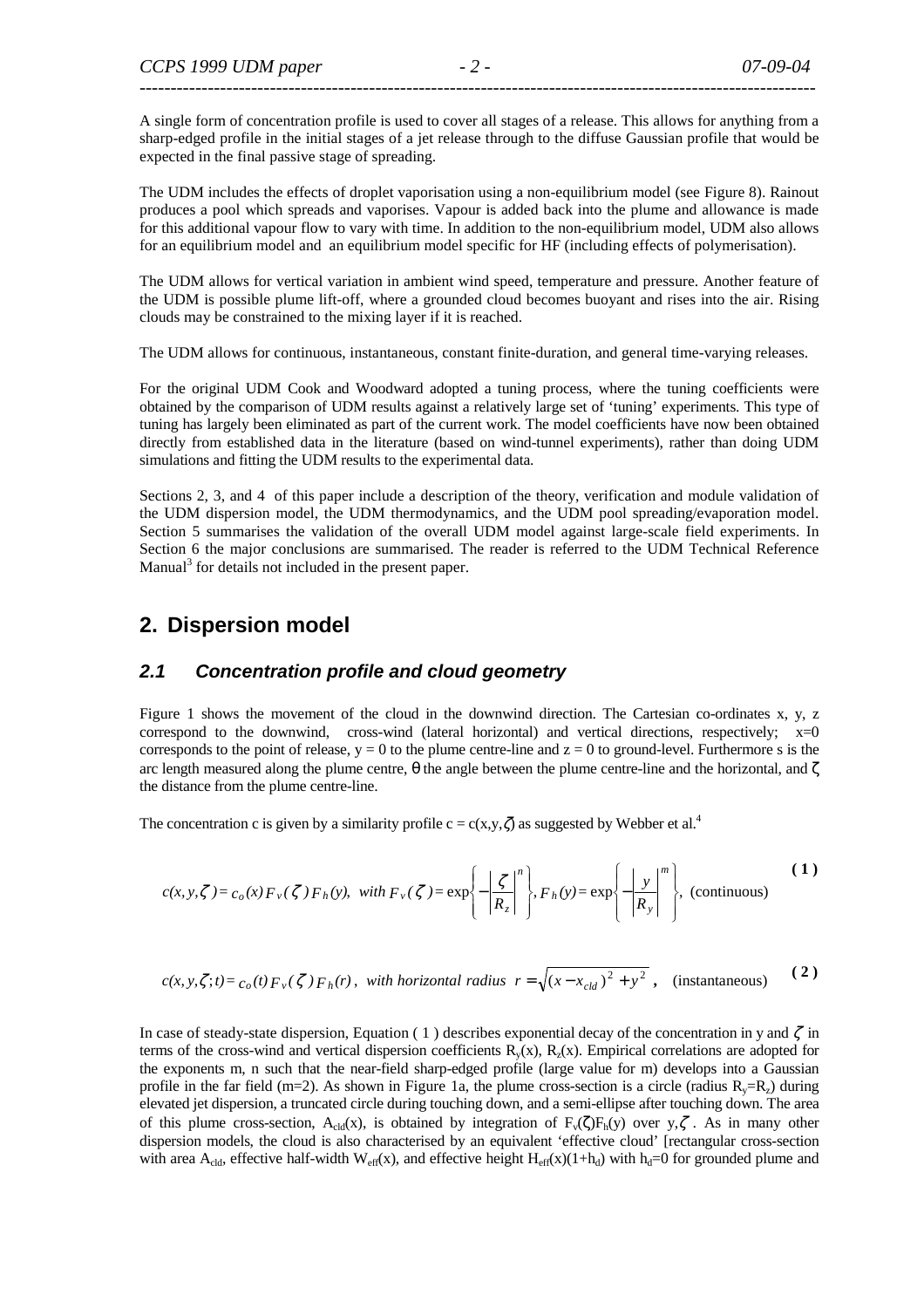$h_d=1$  for elevated plume] with centroid cloud speed  $u_{cld}$ , and equivalent top-hat concentration equal to the centreline concentration  $c_0(x)$ .

In the case of instantaneous dispersion, the cloud moves in the downwind direction with cloud centre at time t denoted by x=x<sub>cld</sub>(t), y=0, z=z<sub>cld</sub>(t). Equation (2) describes exponential decay of the concentration in x, y,  $\zeta$ =z $z_{\text{cld}}$  in terms of the horizontal and vertical dispersion coefficients  $R_y(t)$ ,  $R_z(t)$ , with downwind spreading assumed to be equal to cross-wind spreading  $(R_x=R_y)$ . As shown in Figure 1b, the cloud is a sphere (radius  $R_y=R_z$ ) during elevated jet dispersion, a truncated sphere during touching down, and a semi-ellipsoid after touching down. The volume of this cloud, V<sub>cld</sub>, is determined by integration  $F_v(\zeta)F_h(r)$  over x, y,  $\zeta$ . The cloud is also characterised by an equivalent 'effective cloud' [cylindrical shape with volume  $V_{\text{cld}}$ , effective horizontal radius  $W_{\text{eff}}$ , and effective height  $H_{eff}(1+h_d)$ ] with centroid cloud speed  $u_{cld}$ , and equivalent top-hat concentration equal to the centre-line concentration  $c<sub>o</sub>(t)$ .

# **2.2 Dispersion variables and equations**

The model evaluates the plume variables as a function of downwind distance. The plume variables are given in the table below  $\{u_a(z_c) = \text{wind} \text{ speed at centroid height } z_c, [u_x, u_z] = u_{cld}[cos \theta, sin \theta] = cloud \text{ speed } \}$ 

| plume variable                    | symbol                             | unit (continuous)    | unit (instantaneous) |
|-----------------------------------|------------------------------------|----------------------|----------------------|
| mass of the cloud                 | $m_{cld}$                          | kg/s                 | kg                   |
| excess downwind momentum          | $I_{x2} = m_{cld}[u_x - u_a(z_c)]$ | $kg \, \text{m/s}^2$ | $kg \, \text{m/s}$   |
| vertical momentum                 | $I_z = m_{cld} u_z$                | $kg \, \text{m/s}^2$ | $kg \, m/s$          |
| downwind position                 | $X_{cld}$                          | m                    | m                    |
| vertical position                 | $Z_{\text{cld}}$                   | m                    | m                    |
| heat conduction from substrate    | $q_{gnd}$                          | J/s                  |                      |
| water evaporated from substrate   | $m_{\rm wv}^{\rm gnd}$             | kg/s                 | kg                   |
| cross-wind dispersion coefficient | $\rm R_{\rm v}$                    | m                    | m                    |

After initialisation at the point of release, these variables are determined by solving a set of ordinary differential equations forward in the downwind direction (continuous) or time (instantaneous). These equations express conservation of mass (air entrainment and water added from substrate), conservation of momentum, relation between cloud speed and cloud position, a heat-transfer relation, a water-vapour transfer relation, and a crosswind spreading equation. These equations are described below (see the UDM Technical Reference Manual<sup>3</sup> for full details).

• *Conservation of total cloud mass* 

$$
\frac{d \, m_{cld}}{ds} = E_{tot} + \frac{dm_{wv}^{gnd}}{ds} \qquad , \quad \text{(continuous)} \tag{3}
$$

$$
\frac{d \, m_{cld}}{dt} = E_{tot} + \frac{dm_{wv}^{gnd}}{dt} \qquad , \text{(instantaneous)} \tag{4}
$$

 The above equation expresses the change in cloud mass as a result of entrainment of air into the cloud and (in case of dispersion over water) water-vapour transfer from the substrate. The total air entrainment is  $E_{\text{tot}}$  (kg/m/s for continuous, and kg/s for instantaneous dispersion).

Air entrainment into a plume may be caused by a range of mechanism (see Figure 2). Jet entrainment and crosswind entrainment are dominant in the near field after a high-pressure continuous release. During the jet dispersion phase, the centreline velocity decays until either the heavy gas or the passive dispersion mechanisms become dominant. For a low-energy release, the jet dispersion mode may never be dominant. A transition is made to passive dispersion if the cloud density is sufficiently close to the ambient density (for heavy gas dispersion the Richardson number must be sufficiently small), the cloud speed is sufficiently close to the ambient speed and the contribution of non-passive entrainment is sufficiently small. The entrainment contributions are calculated as follows: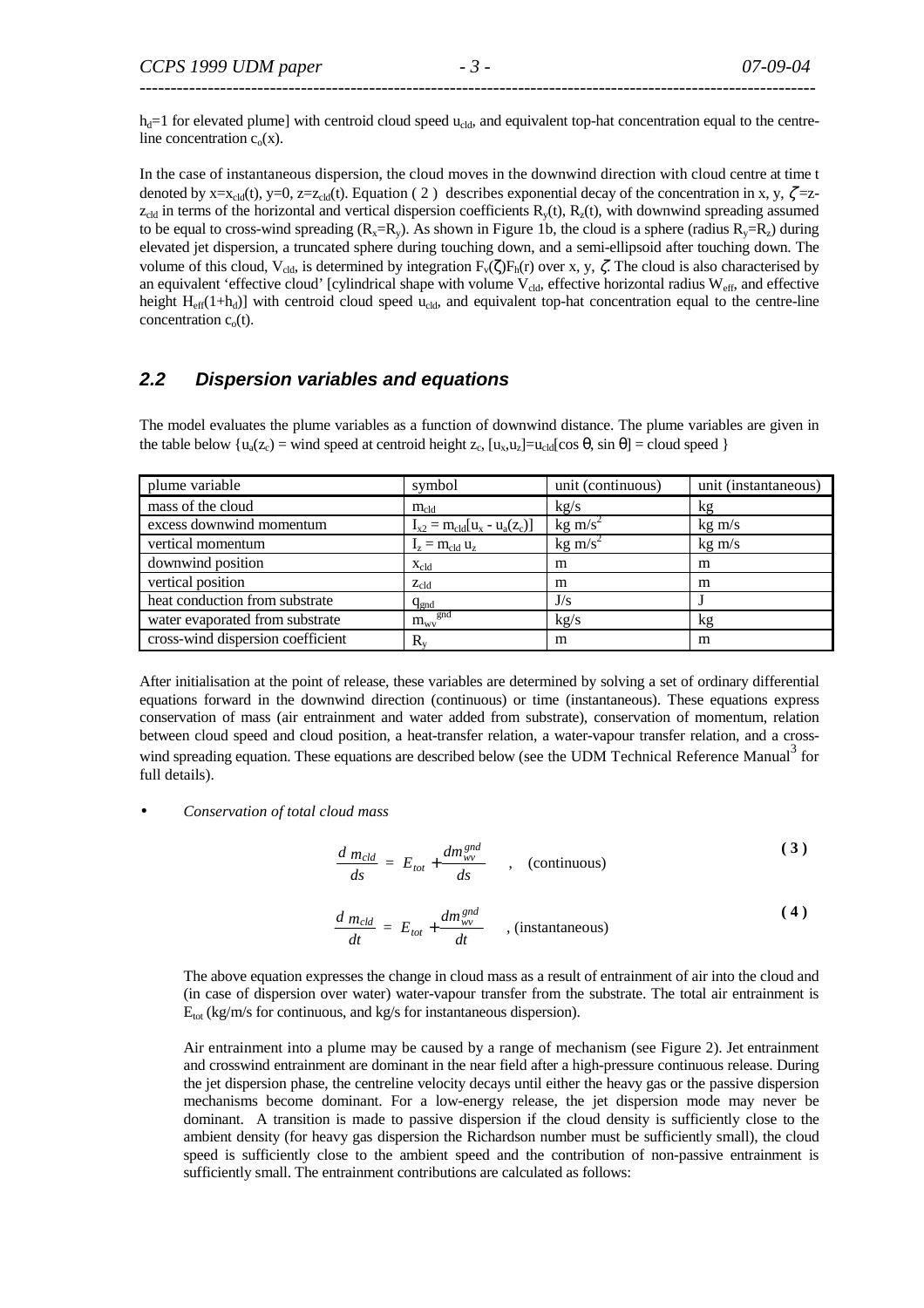1. Jet entrainment  $E_{jet}$  is caused by turbulence resulting from the difference between the jet speed and the ambient wind speed:

$$
E_{jet} = e_{jet} \quad P_{above} \quad \rho_a \quad /u_{cld} \cdot u_a \cos \theta / \quad \text{in} \quad \text{kg/m/s} \tag{continuous}
$$

$$
E_{jet} = e_{jet} \t S_{above} \t \rho_a / u_{cld} \t - u_a \cos \theta / \t in kg/s \t (instantaneous)
$$
 (6)

where  $\rho_a$  is the ambient density,  $P_{above}$  the cross-wind perimeter (m) of the continuous plume above the ground (m), and  $S_{above}$  the instantaneous cloud surface area above the ground (m<sup>2</sup>). Equation  $(5)$  for continuous dispersion is the Morton-Taylor-Turner formulation<sup>5</sup>, and Equation ( 6 ) is a generalised version for instantaneous dispersion. Assuming a jet of uniform density (top-hat profile), Ricou and Spalding<sup>6</sup> determined from experiments  $\alpha_1 = 2\pi^{0.5}e_{jet} = \pi^{0.5}tan(\beta_\infty)$  = 0.282, where  $\beta_{\infty} = 9.1^{\circ}$  is the empirical value of the asymptotic half-angle of the jet. Ratios between 1.5 and 2.0 have found to be quoted in the literature for conversion between top-hat (averaged) concentrations and maximum concentrations. Since the value of the observed maximum concentrations was approximately 70% larger, we adopt  $\alpha_1 = 0.282/1.7 = 0.17$ .

2. Cross-wind entrainment  $E_{cross}$  in response to the deflection of the plume by the wind:

$$
E_{cross} = \alpha_2 \rho_a P_{above} / u_a \sin \theta / \quad \text{in kg/m/s} \quad \text{(continuous)} \tag{7}
$$

$$
E_{cross} = \alpha_2 \rho_a S_{above} / u_a \sin \theta / \quad \text{in kg/s} \quad \text{(instantaneous)} \tag{8}
$$

Equation (7) for continuous dispersion is from Morton et al.<sup>5</sup>, and Equation (8) is a generalised version for instantaneous dispersion. The value for  $\alpha_2$  adopted by Briggs<sup>7</sup> is 0.6 for a top-hat profile. Again the value of the maximum concentrations is assumed to be 70% larger, and therefore we adopt  $\alpha_2 = 0.6/1.7 = 0.35$ .

- 3. Passive entrainment is caused by ambient turbulence; it is present both in the near-field  $(E_{pas}^{inf})$ and the far-field  $(E_{\text{pas}}^{ff})$ . For continuous elevated dispersion, the near-field passive entrainment formulation is taken from McFarlane<sup>11</sup> derived from experiments by Disselhorst<sup>8</sup>, while for instantaneous dispersion a generalised version is adopted. The far-field passive entrainment is derived from empirical correlations  $\sigma_{va}(x)$  and  $\sigma_{za}(x)$  for the Gaussian cross-wind and vertical dispersion coefficients as a function of x.
- 4. Heavy-gas entrainment  $E<sub>hvy</sub>$  is included for a grounded heavy-gas plume:

$$
E_{hvy} = \left[\frac{W_{gnd}}{R_y}\right]u_{top}(2W_{eff}) \rho_a, \qquad u_{top} = \frac{\kappa_{u*}}{\Phi(Ri*)}, \qquad \text{(continuous)}
$$
 (9)

$$
E_{hvy} = \left[\frac{W_{gnd}}{R_y}\right] \left\{ u_{side} A_{side} + u_{top} A_{top} \right\} \rho_a, \quad u_{side} = \gamma \frac{dW_{eff}}{dt} \quad , \quad \text{(instantaneous)} \tag{10}
$$

Here  $u_{\text{top}}$  is the top-surface entrainment velocity,  $\kappa = 0.4$  the Von Karman constant,  $u_*$  the friction velocity and  $\Phi(R_i^*)$  the entrainment function of the Richardson number Ri\*. For instantaneous dispersion, uside is the side entrainment velocity,  $\gamma$  the side entrainment coefficient, Aside the side area and  $A_{top}$  the top area [for grounded plume,  $A_{side} = 2\pi W_{eff}H_{eff}$ , and  $A_{top} = \pi W_{eff}^2$ ]. The entrainment function  $\Phi$  is taken from Havens and Spicer<sup>9</sup> for Ri<sub>\*</sub><0 and from Britter<sup>10</sup> for Ri<sub>\*</sub>>0. This ensures the best fit for the top-entrainment velocity against a wide range of experimental data. Finally  $W_{\text{gnd}}$  is the cross-wind radius of the part of the cloud touching the ground. Thus the term  $W_{\text{gnd}}/R_y$  in Equations (9),(10) ensures that heavy-gas entrainment is gradually phased in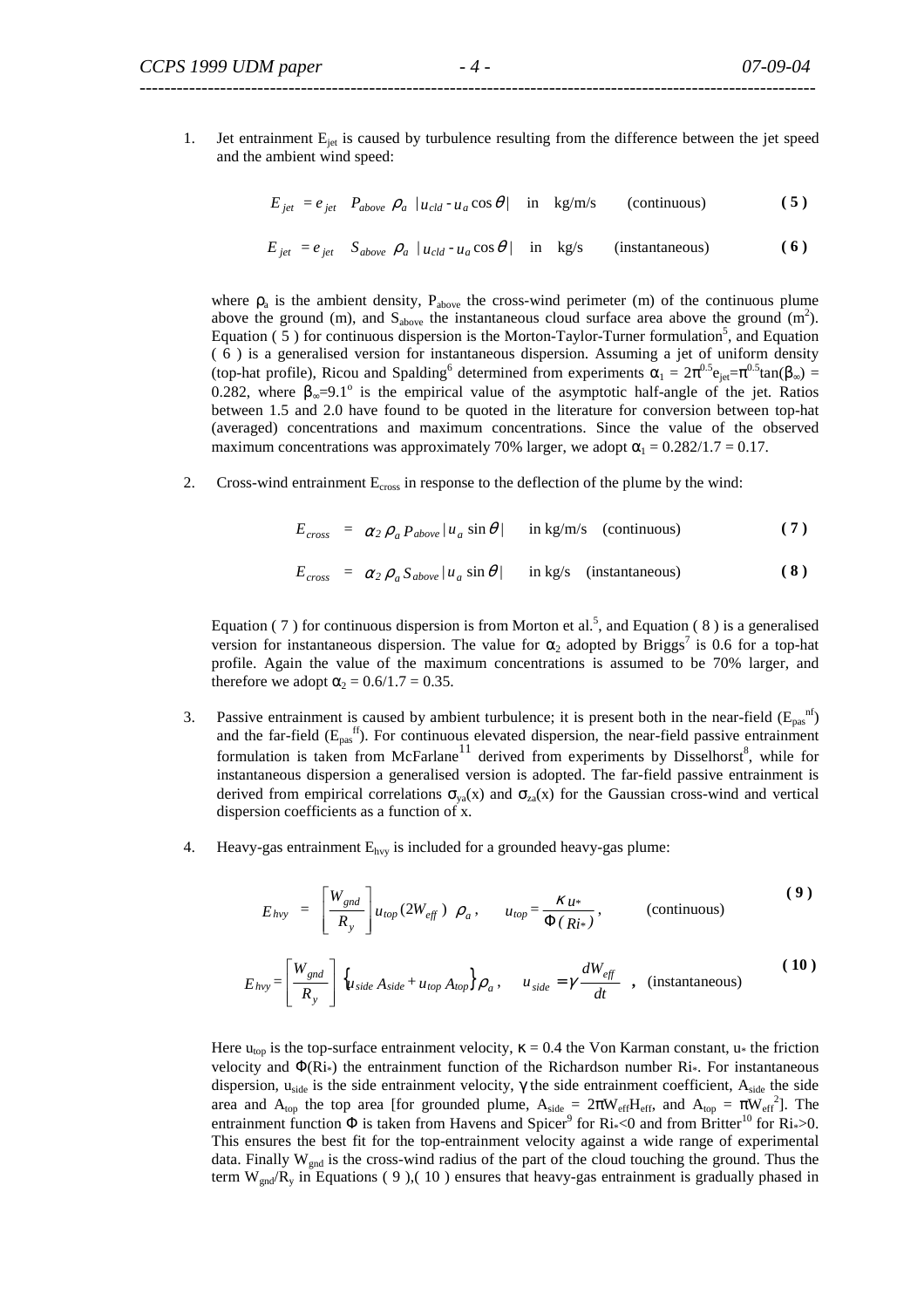during touching down, i.e. from the elevated plume ( $W_{\text{end}}/R_y=0$ ) to the ground-level plume  $(W_{end}/R_{v}=1)$ .

#### • *Conservation of excess horizontal and vertical component of momentum*

The adopted momentum equations (vector notation) are as follows for continuous dispersion [cloud area  $A_{cld} = m_{cld} / (\rho_{cld} u_{cld})$ , where  $\rho_{cld}$  is the cloud density] or instantaneous dispersion [cloud volume  $V_{cld} = m_{cld} / \rho_{cld}$ ],

$$
\begin{bmatrix}\n\frac{dI_{x2}}{ds} \\
\frac{dI_{z}}{ds}\n\end{bmatrix} = F_{impact}^{ground} \begin{bmatrix}\n-\sin \theta \\
0 \\
\cos \theta\n\end{bmatrix} + F_{drag}^{ground} \begin{bmatrix}\n1 \\
0\n\end{bmatrix} + A_{cld} (\rho_{cld} - \rho_a) g \begin{bmatrix}\n0 \\
-1\n\end{bmatrix}, \text{ (continuous)} (11)
$$

$$
\begin{bmatrix}\n\frac{dI_{x2}}{dt} \\
\frac{dI_{z}}{dt}\n\end{bmatrix} = F_{impact}^{ground} \begin{bmatrix}\n-\sin \theta \\
0 \\
\cos \theta\n\end{bmatrix} + F_{drag}^{ground} \begin{bmatrix}\n1 \\
0\n\end{bmatrix} + V_{cld} \left(\rho_{cld} - \rho_a\right)g \begin{bmatrix}\n0 \\
-1\n\end{bmatrix}, \text{ (instantaneous)}\n\tag{12}
$$

The terms in the right-hand side represent forces on the plume. They are respectively:

- the ground impact force  $F_{\text{impact}}^{\text{ground}}$  (N/m or N) resulting from plume collision with the ground. This force is perpendicular to the plume centre line, and is added during touching down only.
- the horizontal ground drag force  $F_{drag}$ <sup>ground</sup> (N/m or N). This force is added after onset of touchdown only.
- the vertical buoyancy force (N/m or N). This force is proportional to the gravitational acceleration  $g$  (= 9.81 m<sup>2</sup>/s) and the density difference between the plume and the air.

The vertical momentum equation is not used when the cloud is grounded or capped at the mixing layer (constant plume height). The formulas for the ground drag and ground impact forces are partly taken from  $McFarlane<sup>11</sup>$  for continuous dispersion, and have been generalised for application to instantaneous dispersion.

• *Horizontal and vertical position:* 

$$
\frac{dx_{cld}}{ds} = \cos\theta, \quad \frac{dz_{cld}}{ds} = \sin\theta, \quad \text{(continuous)}
$$
\n(13)

$$
\frac{dx_{cld}}{dt} = u_x = u_{cld} \cos \theta \ , \quad \frac{dz_{cld}}{dt} = u_z = u_{cld} \sin \theta \ , \ \text{(instantaneous)} \tag{14}
$$

• *Rate of heat convection from the substrate* 

The heat convection from the substrate to the cloud is described by the following differential equation,

$$
\frac{d\,q_{\text{gnd}}}{ds} = Q_{\text{gnd}} \,[2W_{\text{gnd}}], \quad \text{in } W/m \text{ (continuous)} \tag{15}
$$

$$
\frac{d\,q_{\text{gnd}}}{dt} = Q_{\text{gnd}} S_{\text{gnd}} , \text{ in } W \quad \text{(instantaneous)} \tag{16}
$$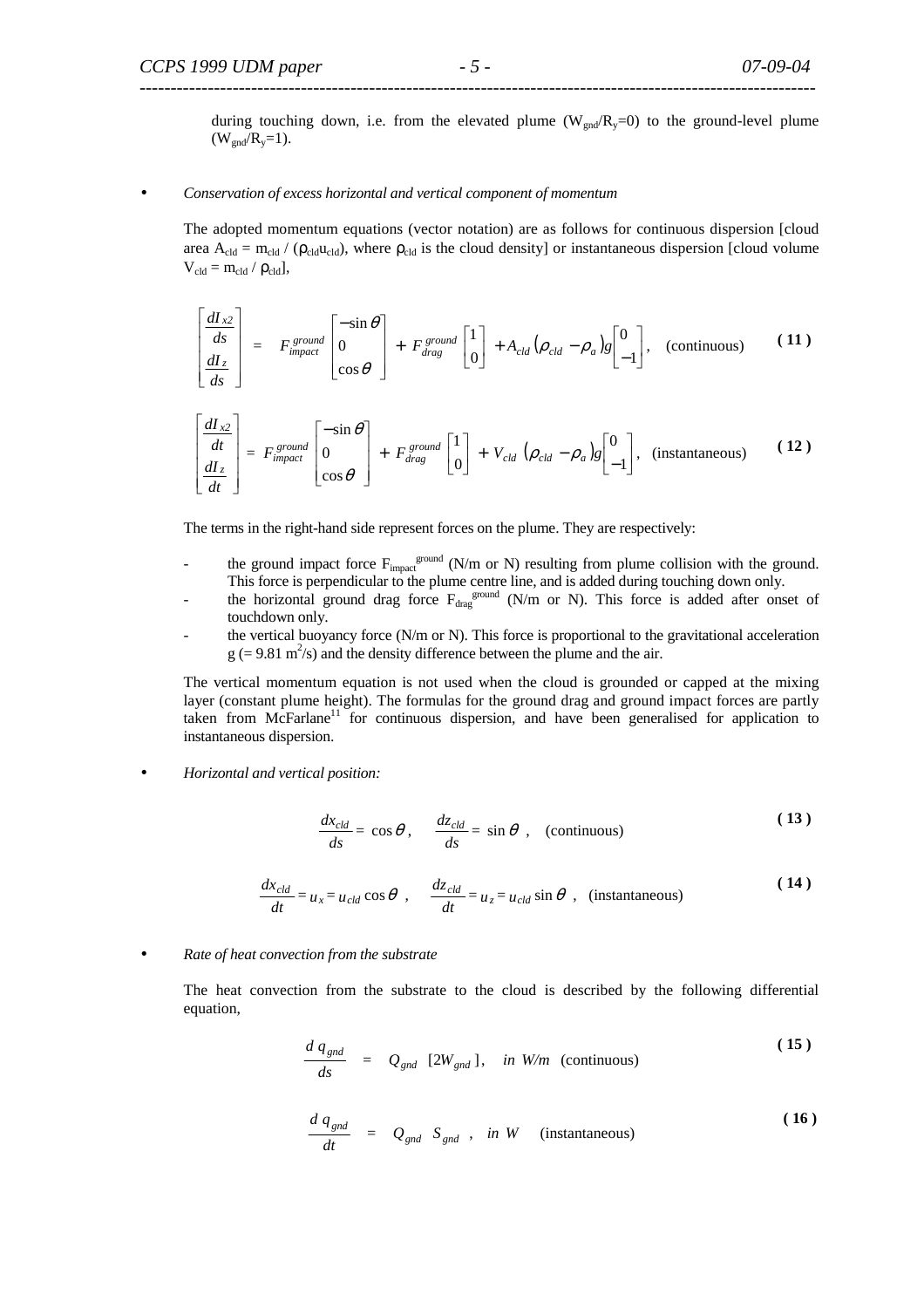In case of continuous releases,  $dq_{end}/ds$  (J/m/s) is the heat transferred from the substrate per second and per unit of downwind direction and  $W_{\text{end}}$  is the half-width of the cloud in contact with the substrate [see Figure 1a]. In case of instantaneous releases  $q_{gnd}$  is the total heat (J) transferred from the substrate to the cloud and  $S_{\text{gnd}}$  is the area of the cloud in contact with the substrate [see Figure 1b]. The heat conduction flux  $Q_{\text{gnd}}(\dot{W}/m^2)$  transferred from the substrate (temperature  $T_{\text{gnd}}$ ) to the cloud (vapour temperature  $T_{vap}$ ) is given by

$$
Q_{gnd} = \max \left\{ Q_{gnd}^{n}, Q_{gnd}^{f} \right\}, \quad T_{gnd} > T_{vap}
$$

$$
= Q_{gnd}^{f}, \quad T_{gnd} \le T_{vap}
$$
(17)

where  $Q_{\text{gnd}}^{\text{n}}$  and  $Q_{\text{gnd}}^{\text{f}}$  are the natural and forced convection flux from the substrate to the vapour cloud  $(W/m<sup>2</sup>)$  derived from expressions by McAdams (1954)<sup>12</sup> and Holman (1981)<sup>13</sup>, respectively.

#### • *Water-vapour transfer from the substrate*

 Water vapour can be transferred from a water surface into the cloud when the vapour temperature of the cloud is less than that of the water surface. This has been included in the Unified Dispersion Model following the approach of the Colenbrander and Puttock described by Witlox<sup>14</sup> which relates the rate of water vapour pick-up to the rate of heat convection from the water surface:

$$
\frac{dm_{wv}^{gnd}}{ds} = \frac{5\left[P_v^{\,w}\left(T_{\,gnd}\right) - P_v^{\,w}\left(T_{\,vap}\right)\right] \frac{dq_{gnd}}{ds}}{C_P^{\,cd}\,T_{\,gnd}\,P_a} \ , \quad T_{gnd} > T_{vap} \quad \text{(continuous)} \tag{18}
$$

$$
\frac{dm_{wv}^{gnd}}{dt} = \frac{5\left[P_v^{\ w}\left(T_{gnd}\right) - P_v^{\ w}\left(T_{vap}\right)\right] \frac{dq_{gnd}}{dt}}{C_P^{\text{cld}} T_{gnd} P_a}, \quad T_{gnd} > T_{vap} \quad \text{(instantaneous)} \tag{19}
$$

where  $P_v^w$  is the saturated vapour pressure of water. If  $T_{gnd} < T_{vap}$  or  $T_{gnd} < 0$ <sup>o</sup>C (substrate is ice) or if the cloud is passing over dry ground,  $dm_{\rm uv}^{\rm gnd}/ds = 0$  (continuous) or  $dm_{\rm uv}^{\rm gnd}/dt = 0$  (instantaneous).

#### • *Crosswind spreading*

In general cross-wind spreading consists of the following three subsequent phases (see Figure 2).

1. Jet spreading. The cloud is assumed to remain circular until the passive transition or until the spread rate reduces to the heavy-gas spread rate (the latter can only occur after touchdown), i.e.

$$
R_{y} = R_{z}
$$

2. Heavy-gas spreading. The heavy spread rate is applied until the passive transition. For instantaneous dispersion it is given by

$$
\frac{dR_y}{dt} = \frac{C_E}{C_m} \sqrt{\frac{g\{\max[0, \rho_{cld} - \rho_a(z = z_c)]\} H_{\text{eff}}(1 + h_d)}{\rho_{\text{cld}}}}, C_m = \left[\Gamma\left(1 + \frac{2}{m}\right)\right]^{1/2}
$$

and for continuous dispersion by

$$
\frac{d\ R_y}{dx} = \frac{C_E}{u_x C_m} \sqrt{\frac{g\{\max[0, \rho_{cld} - \rho_a(z = z_c)]\} \ H_{eff}(1 + h_d)}{\rho_{cld}}}, \ C_m = \Gamma\left[1 + \frac{1}{m}\right]
$$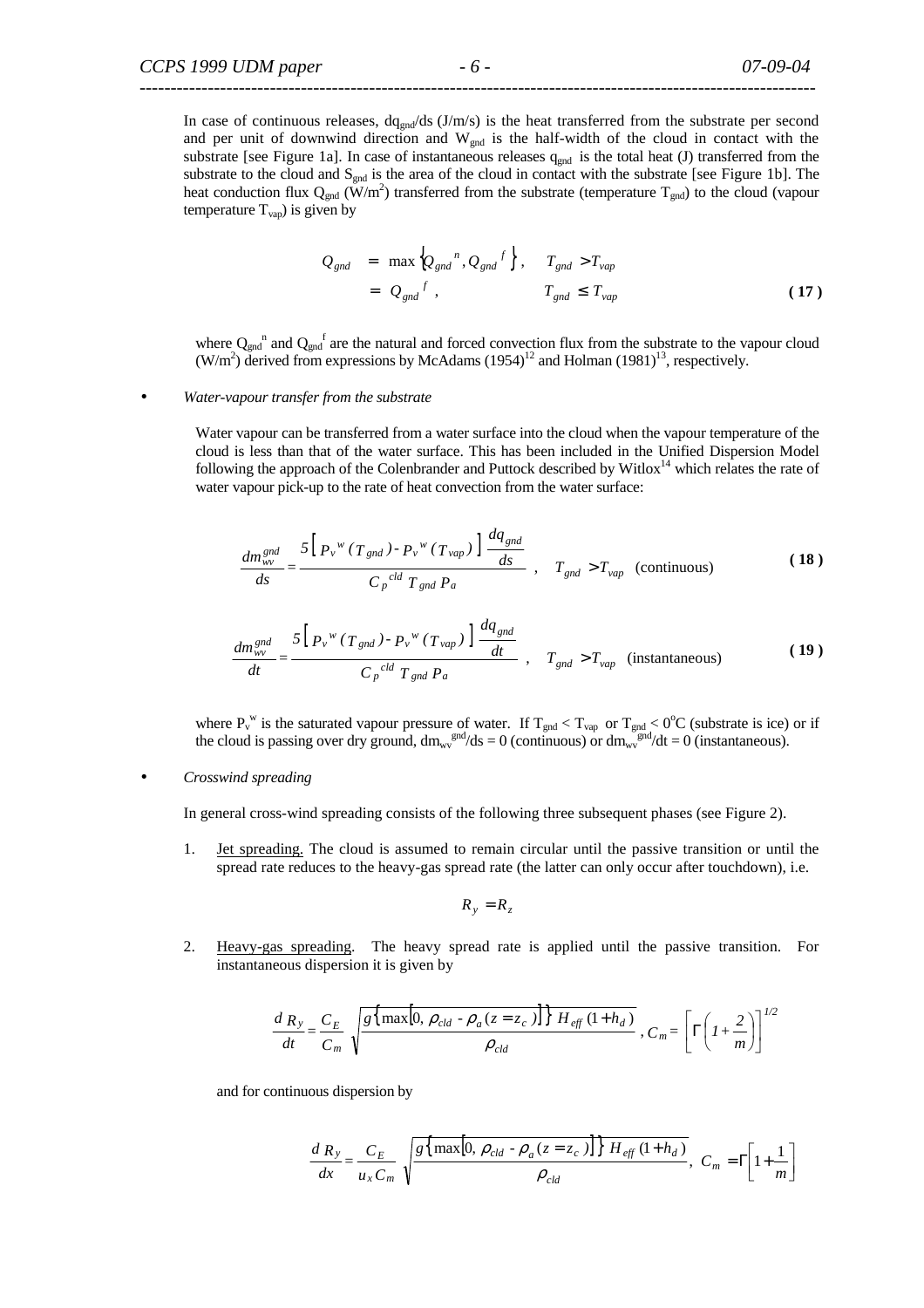where  $C_E = 1.15$  is the cross-wind spreading parameter from experiments by Van Ulden<sup>15</sup>, and Γ is the gamma function. Note that  $C_m = W_{eff}/R_y$ .

3. Passive spreading. After the passive transition the passive spread rate is applied

$$
\frac{dR_y}{dx} = 2^{0.5} \frac{d \sigma_{ya}}{dx}, \text{ (continuous)}
$$
\n
$$
\frac{dR_y}{dt} = u_x 2^{0.5} \frac{d \sigma_{ya}}{dx}, \text{ (instantaneous releases)}
$$

where  $\sigma_{ya}(x)$  is the ambient passive cross-wind dispersion coefficient;  $\sigma_{ya}$  increases with averaging time as a result of wind meander.

#### **2.3 Module verification and validation**

The UDM Technical Reference Manual<sup>3</sup> includes a detailed description of the UDM verification for the near-field elevated (jet) dispersion, the ground-level heavy-gas dispersion and the far-field passive dispersion. This verification can be summarised as follows.

1. Jet and near-field passive dispersion. For an elevated horizontal continuous jet (of air), the UDM numerical results are shown to be identical to the results obtained by an analytical solution. Very good agreement has been obtained against both the Pratte and Baines correlation<sup>16</sup> (no ambient turbulence, i.e. no near-field passive dispersion) and the Briggs correlation<sup>7</sup> (including ambient turbulence, i.e. including near-field passive dispersion); see Figure 3 for example results.

A sensitivity analysis has been carried out for a given base-case with parameter variations to the release height, release speed, release angle and transition criterion.

- 2. Heavy-gas dispersion. The UDM numerical results are shown to be in identical agreement against an analytical solution for a 2-D isothermal ground-level plume. The UDM has been validated against the set of three 2-D wind-tunnel experiments of McQuaid<sup>17</sup> (steady-state ground-level dispersion of CO<sub>2</sub>). Good agreement was obtained for all experiments. Figure 4 includes the results for McQuaid experiment 3 for three types of UDM simulations, i.e.
	- (i)  $E_{\text{tot}} = E_{\text{hvy}}$  [inclusion of heavy entrainment only; too conservative assumption]
	- (ii)  $E_{tot} = E_{hvv} + E_{jet}$  [sum of heavy and 'jet' entrainment, with 'jet' entrainment resulting from difference between cloud and (lower) ambient speed at point of release]
	- (iii)  $E_{tot} = max(E_{hvv}, E_{jet})$  [this may be more appropriate than the above assumption since the 'heavy' and 'jet' entrainment mechanisms are not independent; this 'conservative' assumption is adopted for the final UDM model]

The new formulation has also been validated against the HTAG<sup>18</sup> experiments 139 and 140 (isothermal ground-level dispersion of **H**eavier **T**han **A**ir **G**as) and further verified against HGSYSTEM model results. Figure 5 includes the following results for experiment 140:

- (i) UDM run [with imposed HGSYSTEM wind-speed profile and concentration exponent n]
- (ii) HEGADAS run adopting standard passive dispersion coefficient  $\sigma_{va}$  without inclusion of turbulence collapse of heavy-gas spreading [in line with UDM assumptions]
- (iii) HEGADAS run adopting experimentally observed  $\sigma_{ya}$  without collapse of gravity spreading
- (iv) HEGADAS run adopting experimentally observed  $\sigma_{ya}$  with collapse of gravity spreading

By comparing the results for (i) and (ii), it is concluded that UDM and HEGADAS predictions are in close agreement, if similar assumptions are adopted. This is an important verification of the correct implementation of the model. From the figure it is also inferred, that future implementation into the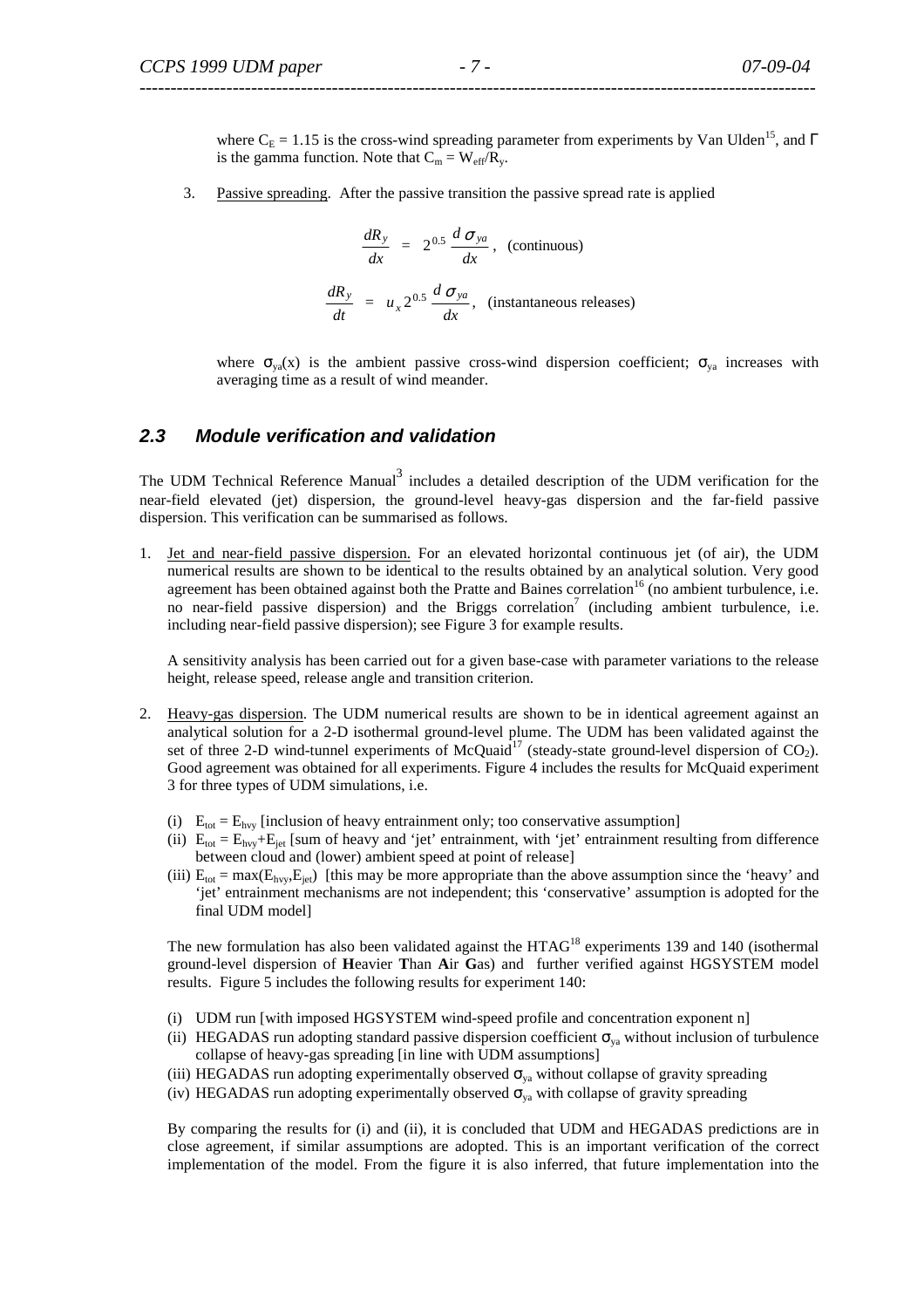UDM of collapse of gravity spreading may be desirable. Note however that this phenonmenon is important for a subset of heavy-gas dispersion problems only.

3. Far-field passive dispersion. For purely (far-field) passive continuous dispersion, the UDM numerical results are shown to be in close agreement with the vertical and crosswind dispersion coefficients and concentrations obtained from the commonly adopted analytical Gaussian passive dispersion formula. The same agreement has been obtained for the case of purely (far-field) passive instantaneous dispersion, while assuming along-wind spreading equal to cross-wind spreading in the analytical profile.

A sensitivity analysis has been carried out for a base-case with parameter variations to the release height, averaging time, surface roughness length, stability class, release rate and wind speed.

### **2.4 Finite-duration releases**

To model finite-duration releases with a uniform release rate, the UDM allows for the quasi-instantaneous (QI) model or the finite-duration correction (FDC) model.

The QI model models the initial phase as a continuous source (neglect of downwind gravity spreading and downwind diffusion). When the cloud width becomes 'large' with respect to the cloud length, the cloud is replaced by an 'equivalent' circular cloud, and the subsequent phase is modelled as an 'instantaneous' circular cloud. The disadvantage of the QI model is the abrupt transition (sometimes resulting in severe discontinuities, e.g. erroneous significant increase in maximum concentration). The QI model can be applied with or without the 'duration adjustment', where the duration adjustment applies the effect of averaging time because of timedependency of the concentrations (for averaging times larger than release duration). The current duration adjustment over-estimates this effect downwind of the QI transition.

The FDC model is based on the HGSYSTEM formulation derived from that adopted in the SLAB dispersion model<sup>19,20</sup>. It has a better scientific basis and is derived from an analytical solution of the Gaussian plume passive-dispersion equations. It takes the effects of downwind diffusion gradually into account including effects of both turbulent spread and vertical wind shear. A limitation of this model is however that it is strictly speaking only applicable to ground-level non-pressurised releases without significant rainout. Moreover it produces predictions of the maximum (centre-line ground-level) concentrations only. The finite-duration correction includes the effect of averaging time because of time-dependency of the concentrations. The FDC module has been verified against the HGSYSTEM/SLAB steady-state results, and shown to lead to finite-duration corrections virtually identical to the latter programs.

# **3. Thermodynamics model**

UDM invokes the thermodynamics module while solving the dispersion equations in the downwind direction. The module describes the mixing of the released component with moist air, and may take into account water-vapour and heat transfer from the substrate to the cloud. The module calculates the phase distribution [component (vapour, liquid), water (vapour, liquid, ice)], vapour and liquid cloud temperature, and cloud density. Thus separate water (liquid or ice) and component (liquid) aerosols may form.

The liquid component in the aerosol is considered to consist of spherical droplets and additional droplet equations may be solved to determine the droplet trajectories, droplet mass and droplet temperature. Rainout of the liquid component occurs if the droplet size is sufficiently large.

The UDM includes the following types of thermodynamic models:

1. Equilibrium model (no reactions). Thermal equilibrium is assumed, which implies that the same temperature is adopted for all compounds in the cloud (vapour and liquid). The equilibrium model determines the phase distribution and the mixture temperature. It is based on a simplified version of the multi-compound algorithm developed by Witlox for use in  $HGSYSTEM<sup>21</sup>$ .

The equilibrium model is tested for mixing of propane with moist air at 20C. Ambient humidity, propane liquid fraction, propane temperature have been varied. The cooling effect because of component evaporation and the heating effect because of water condensation is shown. The UDM equilibrium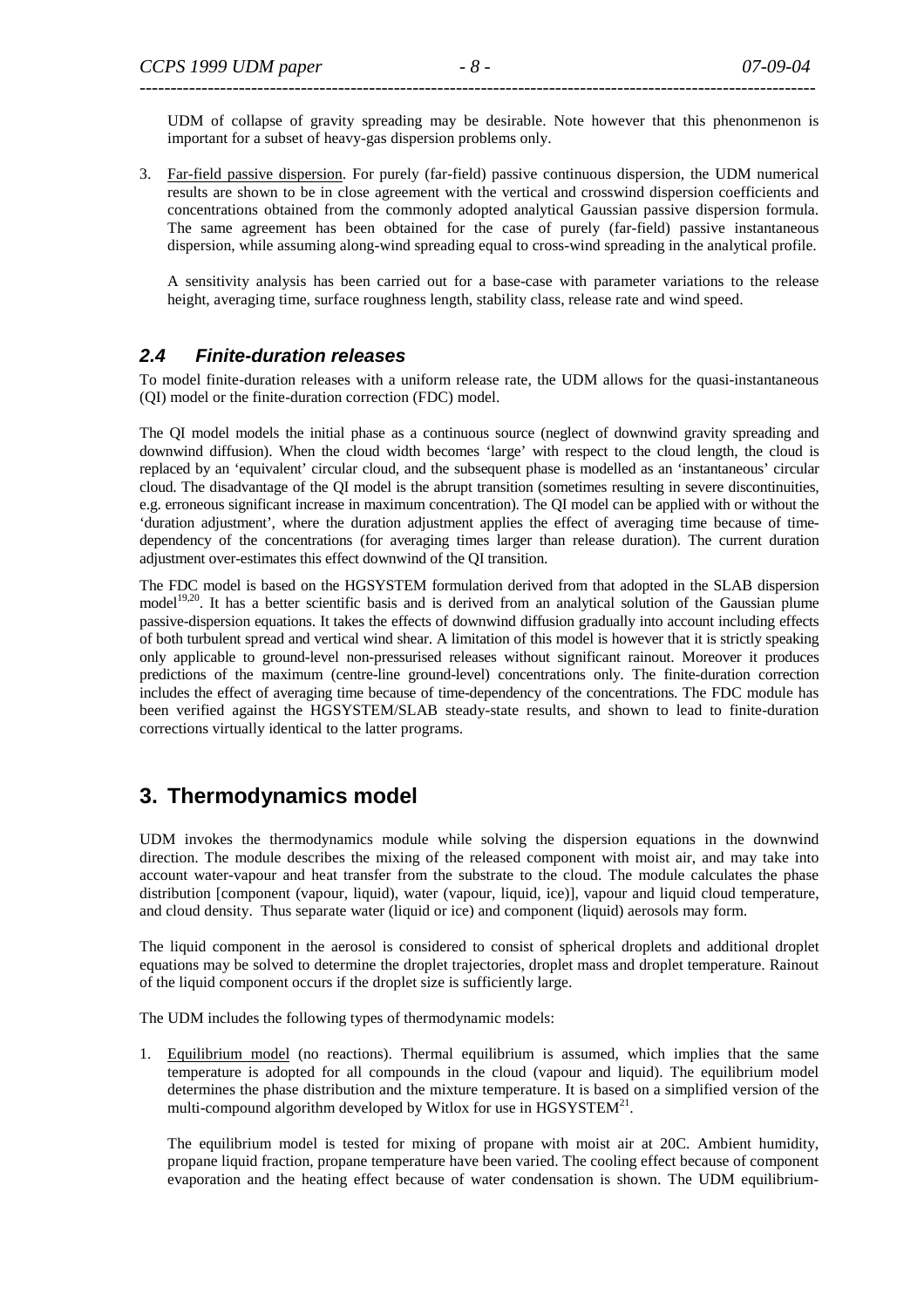model predictions are shown in Figure 6 to be very close with HEGADAS predictions for the case of mixing of propane vapour/liquid (at –43/42C) with 0%/100% humid air.

2. Equilibrium model (HF). The same temperature is adopted for all compounds in the cloud (vapour and liquid). The model includes the effect of HF polymerisation and fog formation.

The HF thermodynamics model is based on the HGSYSTEM thermodynamics model<sup>22</sup>. Therefore the UDM thermodynamic predictions are compared against those of HGSYSTEM, and predictions are shown to be consistent. This also implies that good agreement is obtained against Schotte's experiment $t^{23}$ as is shown by Figure 7. A sensitivity analysis is carried out for mixing of HF with moist air, whereby both humidity and initial liquid mass fraction have been varied.

3. Non-equilibrium model (no reactions). This model allows the temperature of the droplet (liquid component) to be different of the temperature of the other compounds in the cloud. The non-equilibrium model determines the phase distribution of the water and the vapour temperature.

A brief assessment of the UDM droplet model has been carried out. In conjunction with the equilibrium thermodynamics model the droplet model is used to set the droplet trajectories and the point of rainout only. In conjunction with the non-equilibrium thermodynamics model, it additionally calculates the droplet mass and the liquid droplet temperature. The initial drop size is taken as the minimum of the droplet size calculated by mechanical break-up and flashing break-up. Further work needs to be carried out to further improve the model for flash calculations and droplet correlations. A limited sensitivity analysis has been carried out in which droplet trajectories etc. have been compared. It is confirmed that for reducing droplet size the non-equilibrium model converges to the equilibrium model.

# **4. Pool spreading and vaporisation**

If the droplet reaches the ground, rainout occurs, i.e. removal of the liquid component from the cloud. This produces a liquid pool which spreads and vaporises (see Figure 8). Vapour is added back into the cloud and allowance is made for this additional vapour flow to vary with time.

#### Pool spreading/evaporation.

The UDM source term model PVAP calculates the spreading and vapour flow rate from the pool. Different models are adopted depending whether the spill is on land or water, and whether it is an instantaneous or a continuous release. The original version of PVAP was developed by Cook and Woodward<sup>24</sup>.

The pool spreads until it reaches a bund or a minimum pool thickness. The pool may either boil or evaporate while simultaneously spreading. For spills on land, the model takes into account heat conduction from the ground, ambient convection form the air, radiation and vapour diffusion. These are usually the main mechanisms for boiling and evaporation. Solution and possible reaction of the liquid in water are also included for spills on water, these being important for some chemicals. These effects are modelled numerically, maintaining mass and heat balances for both boiling and evaporating pools. This allows the pool temperature to vary as heat is either absorbed by the liquid or lost during evaporation.

The PVAP results were compared by David Webber against the SRD/HSE model GASP for a range of scenarios with the aim of testing the various sub-modules. Thus further work for improvement was identified. See the UDM Technical Reference Manual<sup>3</sup> for further details and model validation against experimental data.

#### Addition of pool vapour back to the cloud.

For a continuous release, the rate of generation of vapour from the spilt liquid is added to the vapour already in the cloud to give a total flow rate for the combined source. When the release stops there may then be a period of vapour generated from the liquid pool alone.

In the case of an instantaneous release the vapour produced by the spilt liquid is added back into the cloud, so long as part of the cloud still covers the point at which the pool was formed by the rained-out liquid. If the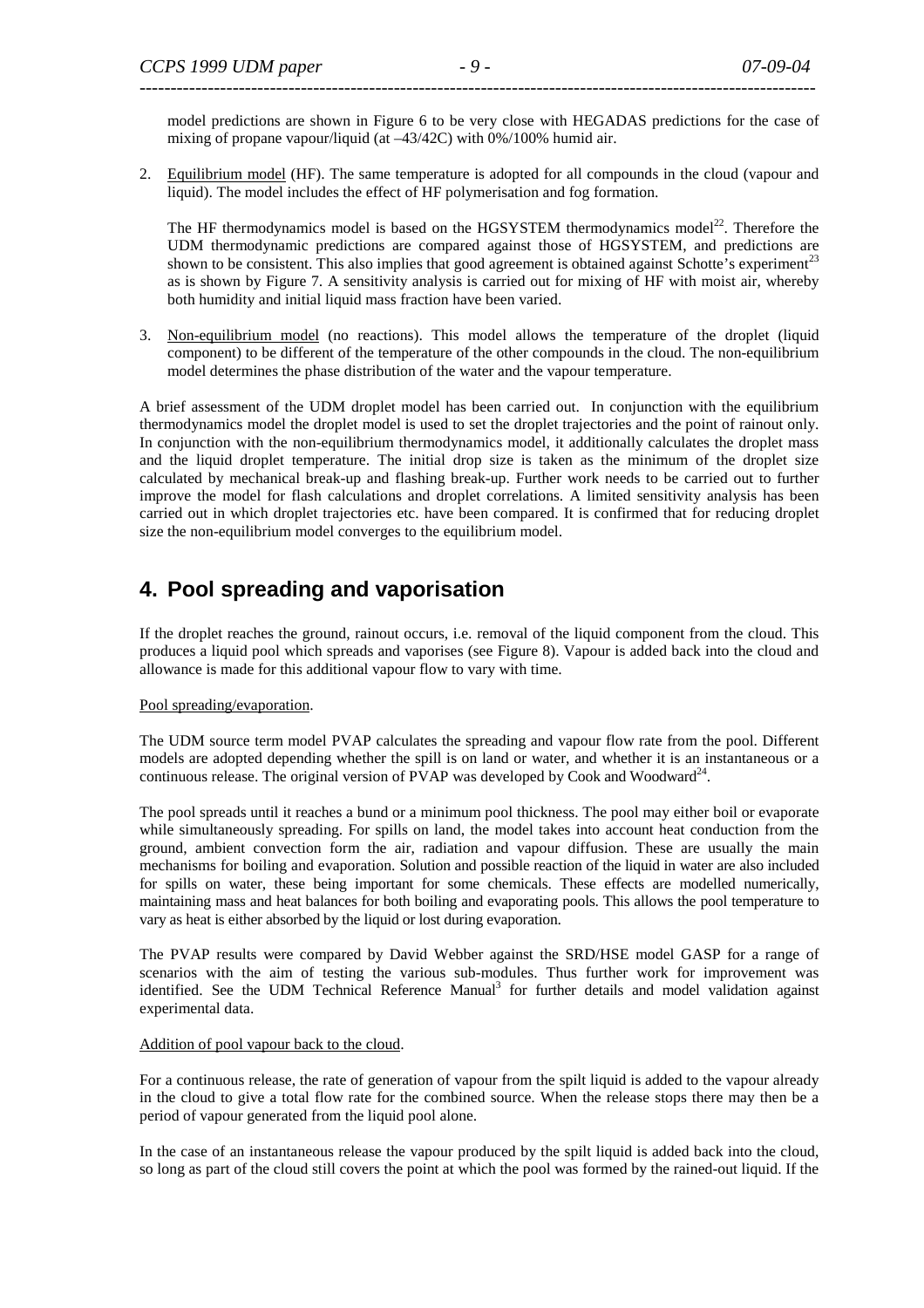spilt liquid all evaporates while covered by the cloud then all that is produced is an instantaneous cloud. If the liquid has not all evaporated then once the upwind edge of the cloud has moved past the pool any remaining liquid is assumed to form a continuous source of vapour.

# **5. Validation**

The above sections described the verification and the validation against *wind-tunnel* experiments for the individual UDM modules. This section is concerned with the validation of the overall model against largescale *field* experiments.

The basis and choice of these experiments stems from both the model evaluation carried out by Hanna et al.<sup>25</sup> and from the ongoing EEC SMEDIS<sup>26</sup> program (Scientific Model Evaluation of Dense Gas Dispersion Models). Thus seven sets of continous experiments and one set of instantaneous experiments were selected:

- 1. Prairie Grass (continuous passive dispersion of sulphur dioxide; 10 experiments).
- 2. Desert Tortoise (continuous elevated two-phase ammonia jet; 4 experiments)
- 3. FLADIS (continuous elevated two-phase ammonia jet; 3 experiments)
- 4. EEC (continuous elevated two-phase propane jet; 2 experiments)
- 5. Goldfish (continuous elevated two-phase HF jet; 3 experiments)
- 6. Maplin Sands (continuous evaporation of LNG from pool; 4 experiments)
- 7. Burro (continuous evaporation of LNG from pool; 2 experiments)
- 8. Thorney Island (instantaneous unpressurised ground-level release of Freon-12; 9 experiments)

Each of the above experimental sets were statistically evaluated to determine the accuracy and precision of the UDM predictions with the observed data. Formulas adopted by Hanna et al.<sup>25</sup> were calculated to calculated the geometric mean bias (under or over-prediction of mean) and mean variance (scatter from observed data) for each validation run. This was carried out for centre-line concentrations, cloud widths, and (for the SMEDIS experiments) also off centre-line concentrations.

The overall performance of the UDM in predicting both peak centreline concentration and cloud widths was found to be good for the above experiments.

- The predictions for the neutrally buoyant Prairie Grass experiments (Figure 9) and the aerosol releases of Desert Tortoise (Figure 10), FLADIS and EEC were found to be very good.
- Good agreement was also obtained for the Goldfish experiments prior to the passive transition (Figure 11). A more strict passive transition criterion would improve the results in the far field. This conclusion also applied for the Maplin Sand experiments. Good resuls were obtained for Burro.
- Good agreement was obtained for the instantaneous heavy-gas Thorney Island experiments (Figure 12).

Following an analysis of the experiments, recommendations for future work may centre upon the enhancement of the heavy spread formulation to include a gravity collapse criteria, improved modelling of dispersion from a pool and improved transition to passive dispersion. See the UDM Technical Reference  $M$ anual<sup>3</sup> for further details.

# **6. Conclusions**

Each of the modules in the UDM has been investigated and verified in detail in conjunction with a literature review and a sensitivity analysis. The modules have been corrected where necessary, validated where possible, and been compared with similar third-party sofware applications. This has been carried out in extensive detail for the entire basic continuous model [phases of dispersion (passive, jet, heavy), equilibrium thermodynamics without rainout] and to some extent also the instantaneous model [far-field passive dispersion, ground-level heavy-gas dispersion]. Following this work the UDM comparison against largescale experiments improved considerably, despite the elimination of tuning coefficients.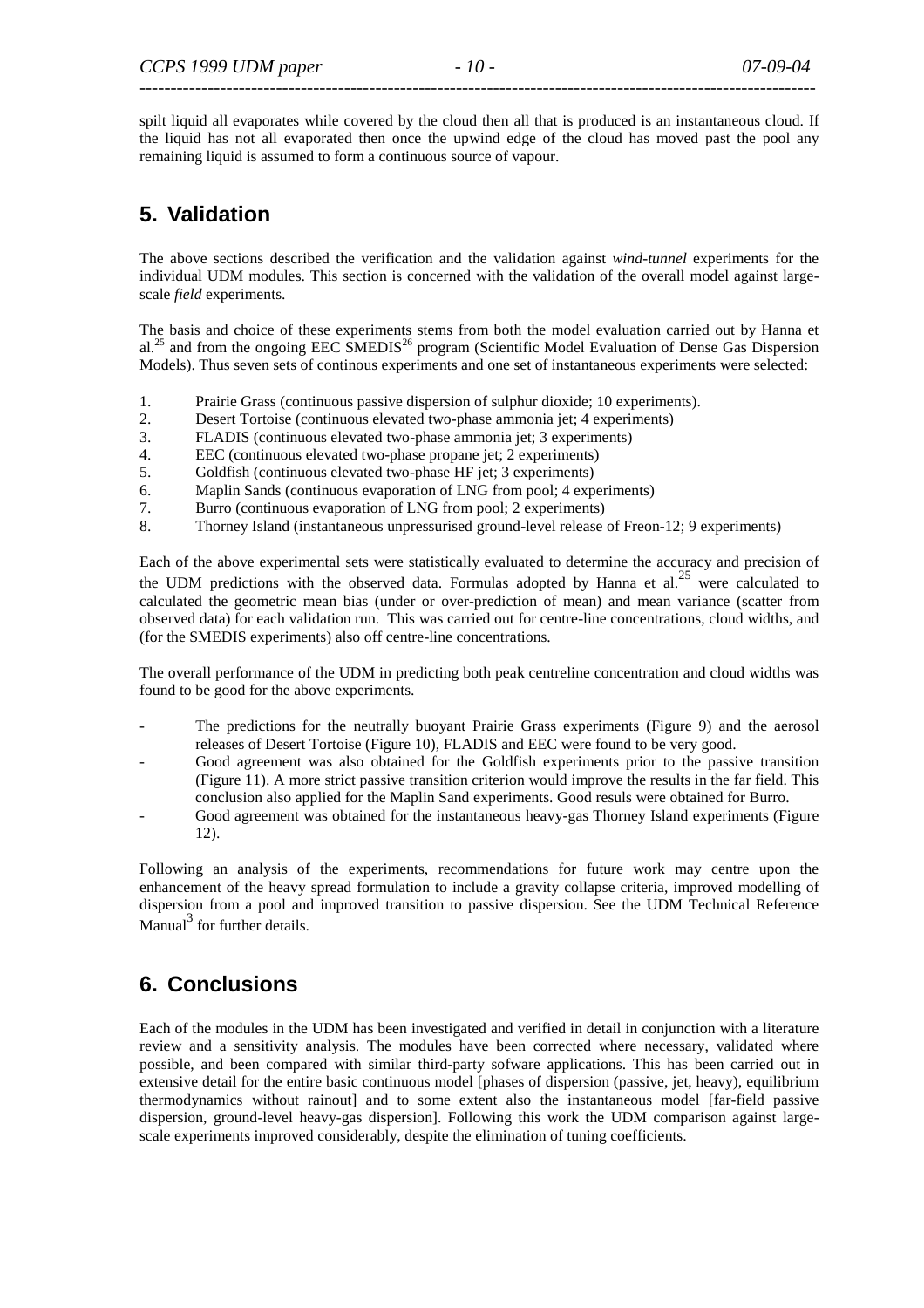A detailed assessment and limited corrections have been carried out for the transition to passive, finiteduration releases, HF thermodynamics, and heat/water transfer from the substrate.

A brief assessment has been carried out for droplet modelling, pool spreading/evaporation, the link between pool and dispersion model, pressurised instantaneous expansion, lift-off and mixing-layer logic, and timedependent releases. A more detailed assessment is to be carried out for these areas.

The key differences resulting from the modelling changes between the old UDM model (PHAST 5.20) and the new UDM model (PHAST 6.0) are as follows:

- larger concentrations for far-field passive dispersion [corrections to passive dispersion logic]
- lower concentrations for near-field elevated jet dispersion [increased jet and cross-wind entrainment coefficients, added near-field dispersion]
- larger ground-level heavy-gas spreading (wider clouds) [increased cross-wind spreading parameter]
- often increased water aerosol formation and therefore hotter clouds [new thermodynamics models]

The key advantages of the new UDM model with respect to other typical dispersion models can be summarised as follows:

- (a) a single model for the entire dispersion regime from the point of release to the far-field dispersion including possible rainout and pool re-evaporation; this eliminates discontinuities and matching problems
- (b) a very extensive verification and validation to ensure that the model shows the correct behaviour and produces accurate predictions
- (c) integration within the user-friendly and well-established DNV consequence-modelling package PHAST and the risk-analysis package SAFETI. This enables plotting, linking with discharge/fire/explosion models, toxic/flammable impact and risk calculations.
- (d) rigid procedures and control using ISO9001/TickIT quality standards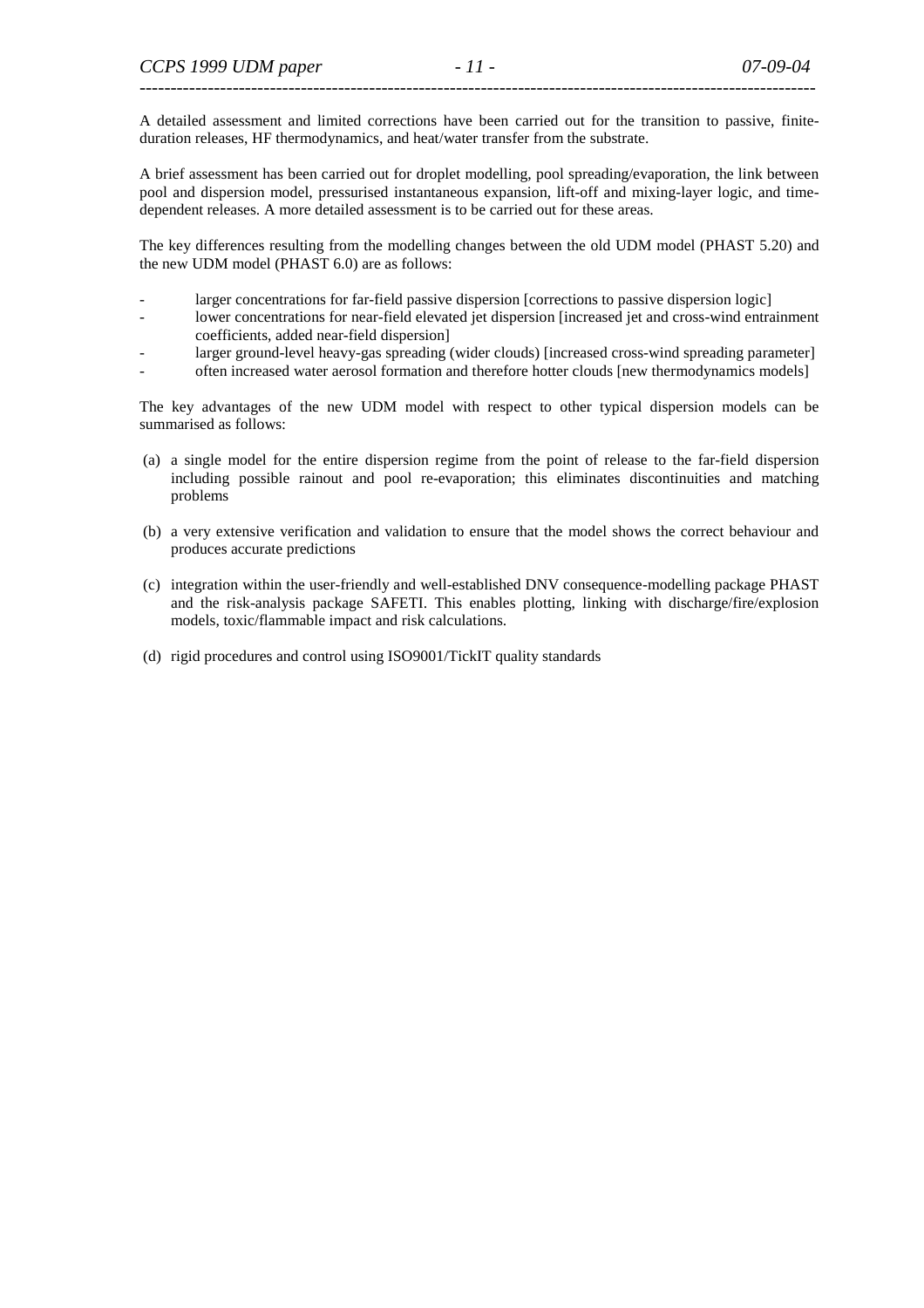

(a) continuous dispersion



(b) instantaneous dispersion

# **Figure 1. UDM cloud geometry**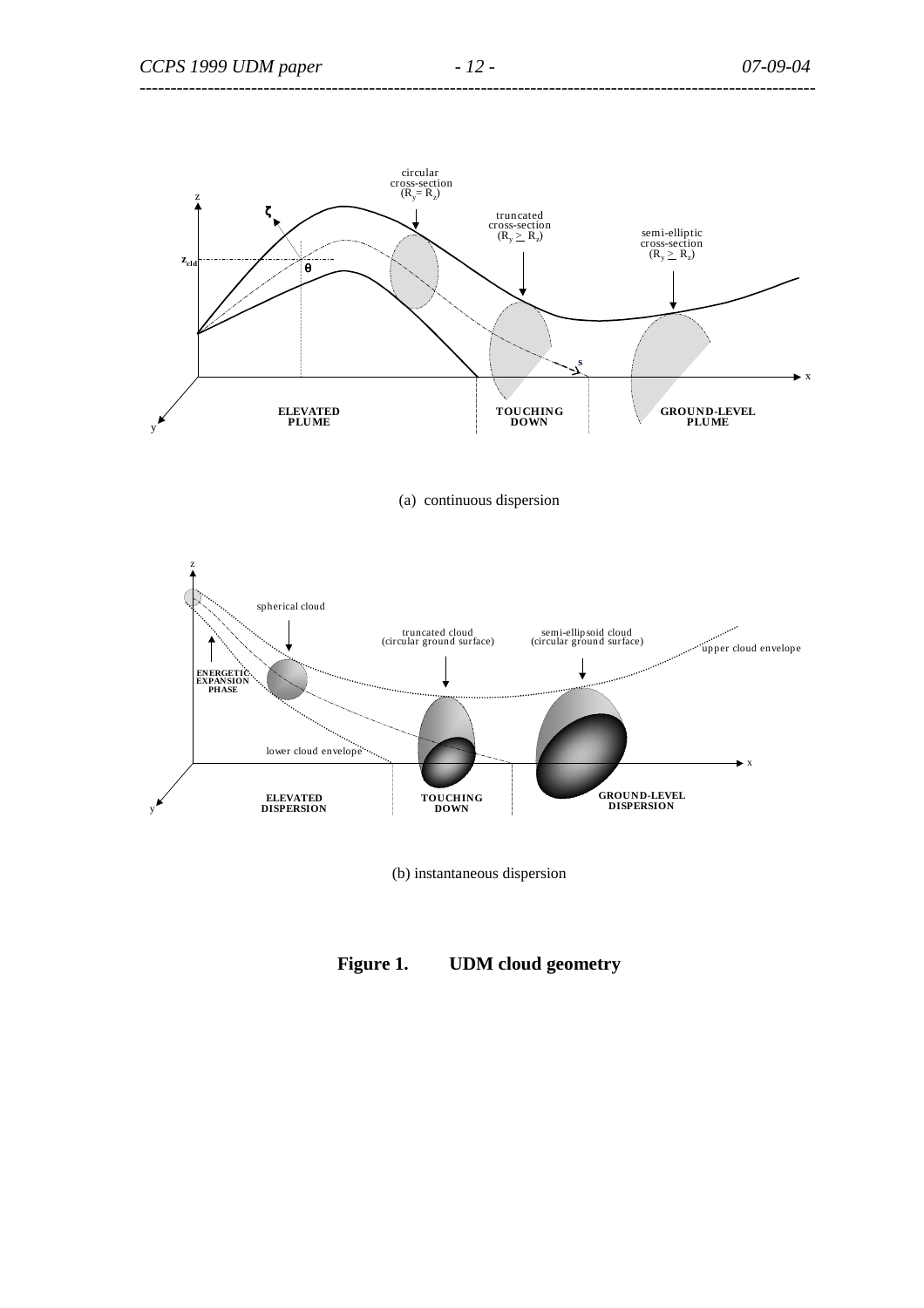

(a) elevated jet/plume (no touching down)



(b) jet/plume becomes passive during touching down



(c) jet/plume become passive after touch down

#### **Figure 2. Phases in UDM cloud dispersion for range of scenarios**

The figures indicate for each phase the type of spreading (circular jet, heavy or passive) and the mechanism of entrainment ( $E_{jet}$  = jet;  $E_{cross}$  = cross-wind;  $E_{pas}^{ff}$  = near-field elevated passive,  $E_{\text{hvy}} =$  ground-level heavy,  $E_{\text{pas}}^{\text{ff}} =$  far-field passive). Along the transition zone the near-field spread/entrainment are phased out and the far-field spread/entrainment are phased in.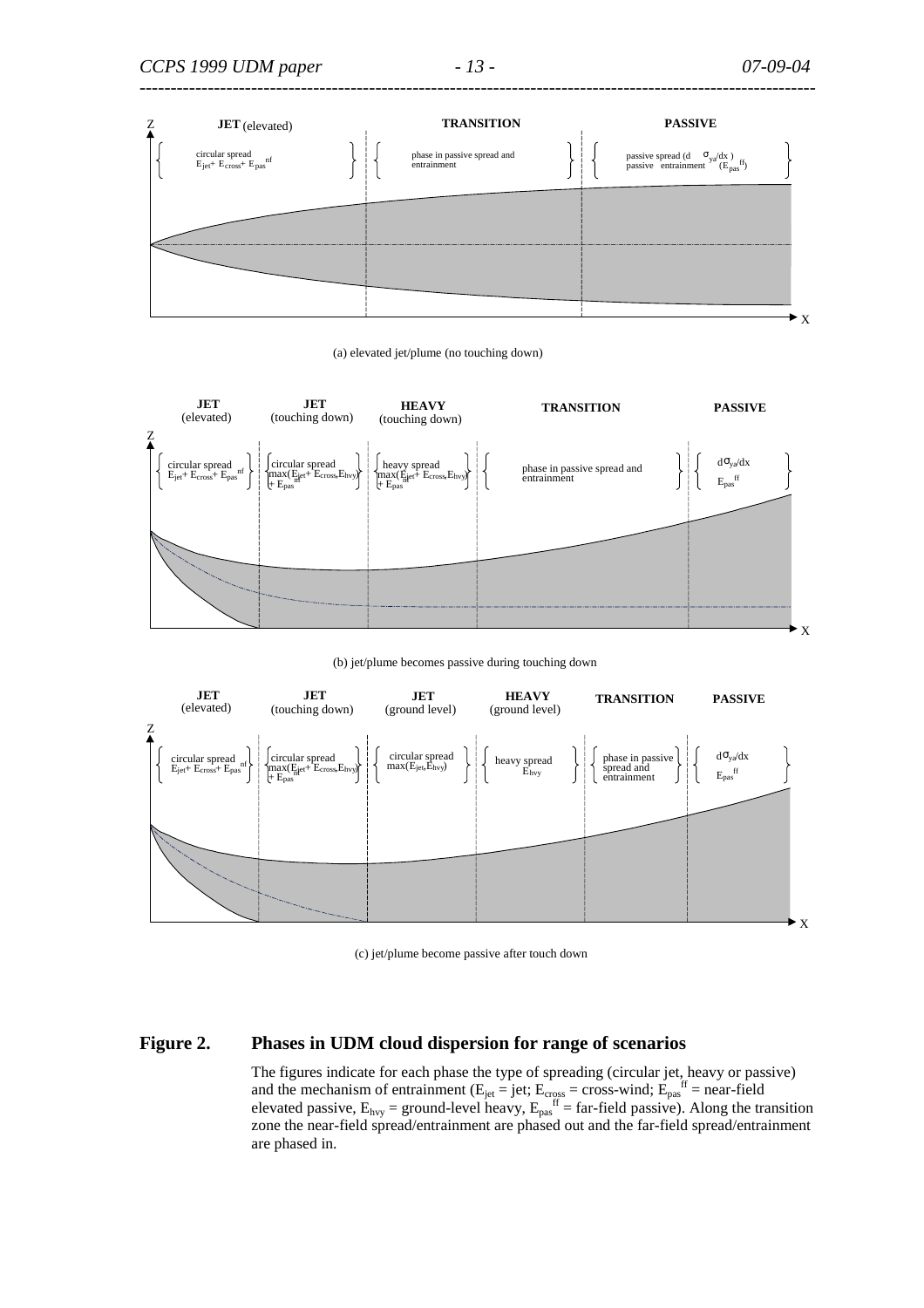

(a) case of no ambient turbulence; comparison against Pratte and Baines correlation (jet/ambient velocity ratio = 13)



(b) case of ambient turbulence; comparison against Briggs plume rise formula (jet/ambient velocity ratio  $= 4.6$ )

# **Figure 3. Comparison of UDM results against plume-rise correlations for vertical neutrally buoyant jet**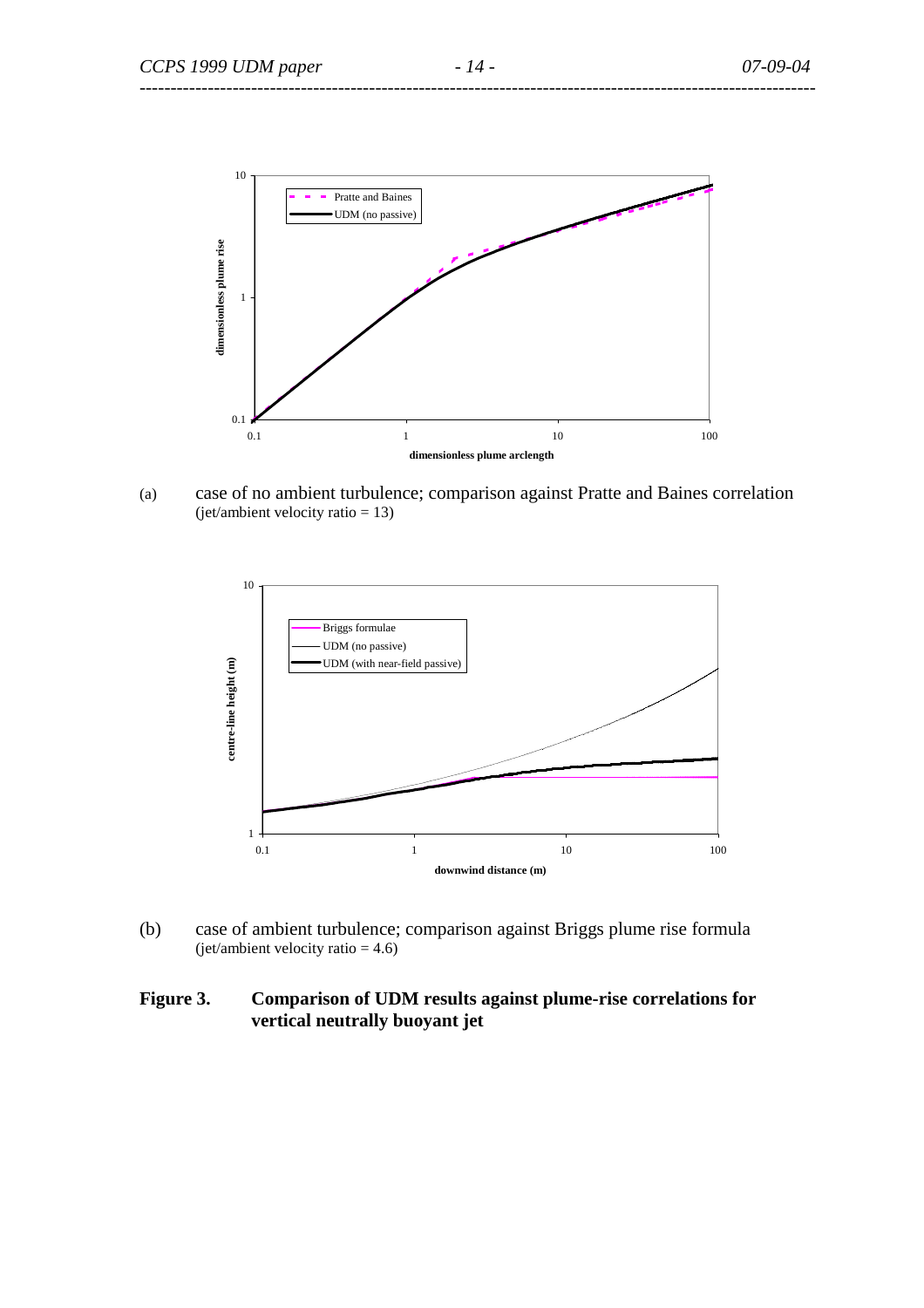

## (a) ground-level concentration  $c_{ov}$  (mole %)



(b) height  $H_{1/2}$  (m) at which concentration is halved

**Figure 4. McQuaid experiment 3; experimental data and UDM predictions assuming (i)**  $\mathbf{E}_{\text{tot}} = \mathbf{E}_{\text{hvy}}$ , (ii)  $\mathbf{E}_{\text{tot}} = \mathbf{E}_{\text{hvy}} + \mathbf{E}_{\text{jet}}$ , (iii)  $\mathbf{E}_{\text{tot}} = \text{max}(\mathbf{E}_{\text{hvy}} \mathbf{E}_{\text{jet}})$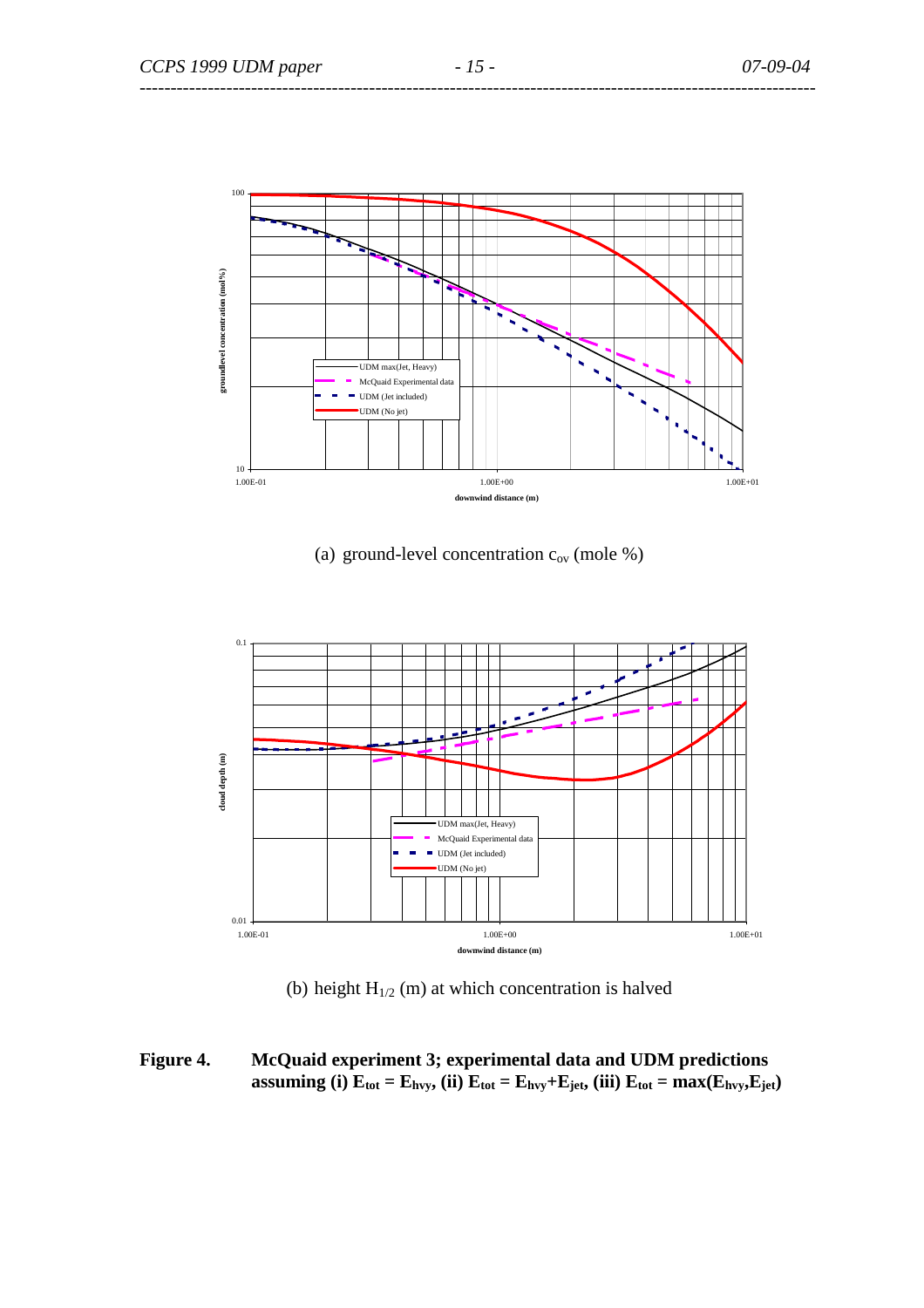



### (b) cloud half-width (SMEDIS definition)





**Figure 5. HTAG experiment 140; experimental data and UDM/HEGADAS predictions: (i) UDM [use HEGADAS wind-speed profile and value for n], (ii) HEGADAS (standard** σ**ya , no gravity collapse), (iii) HEGADAS (standard** σ**ya , gravity collapse), (iv) HEGADAS (experimental** σ**ya , gravity collapse)**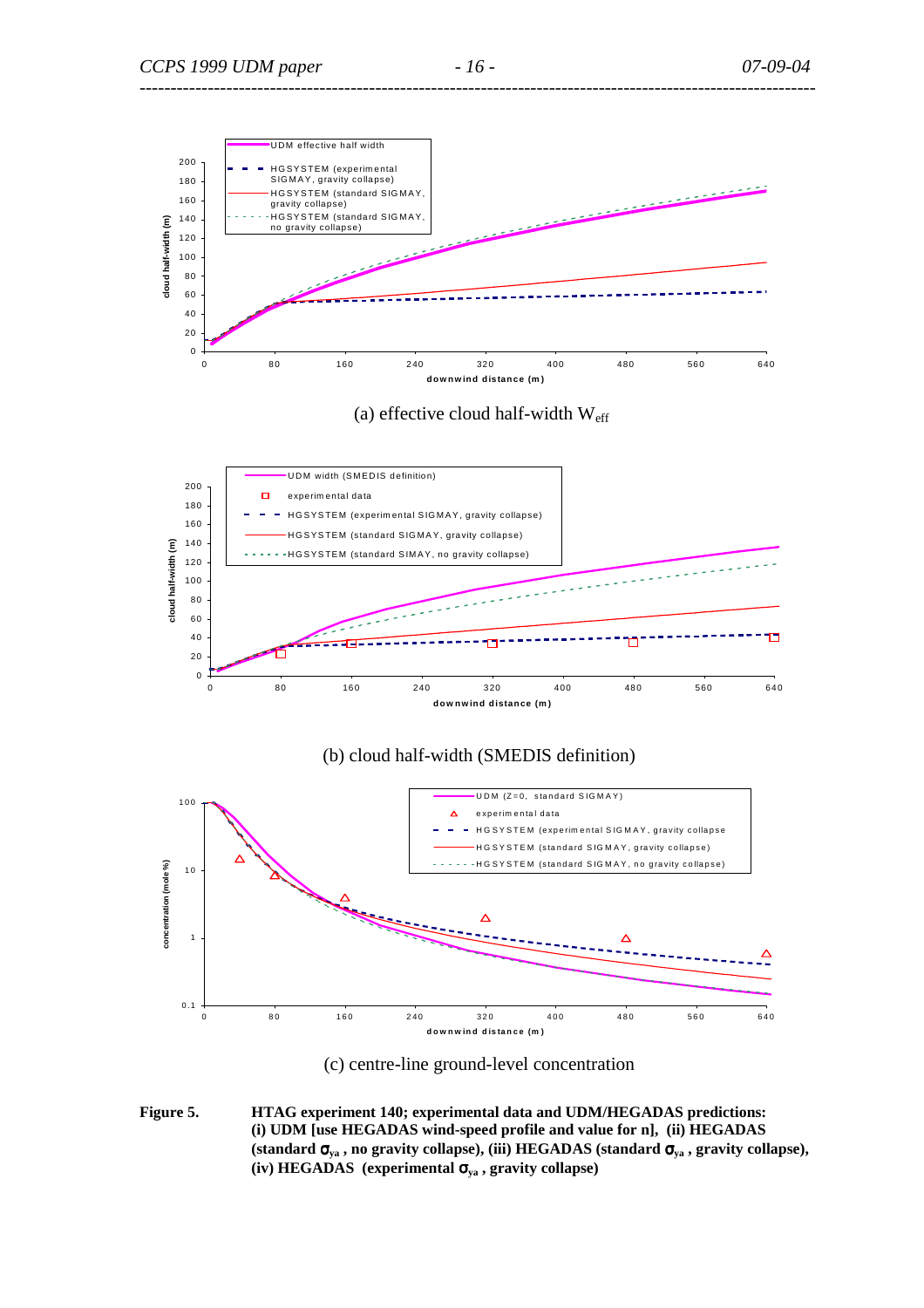

(a) mixing of propane vapour (-42C) with air (20C)



(b) mixing of propane liquid (-43C) with air (20C)

**Figure 6. Temperature predictions by HEGADAS and UDM thermodynamics equilibrium models for mixing of propane (vapour or liquid) with air (dry or humid)**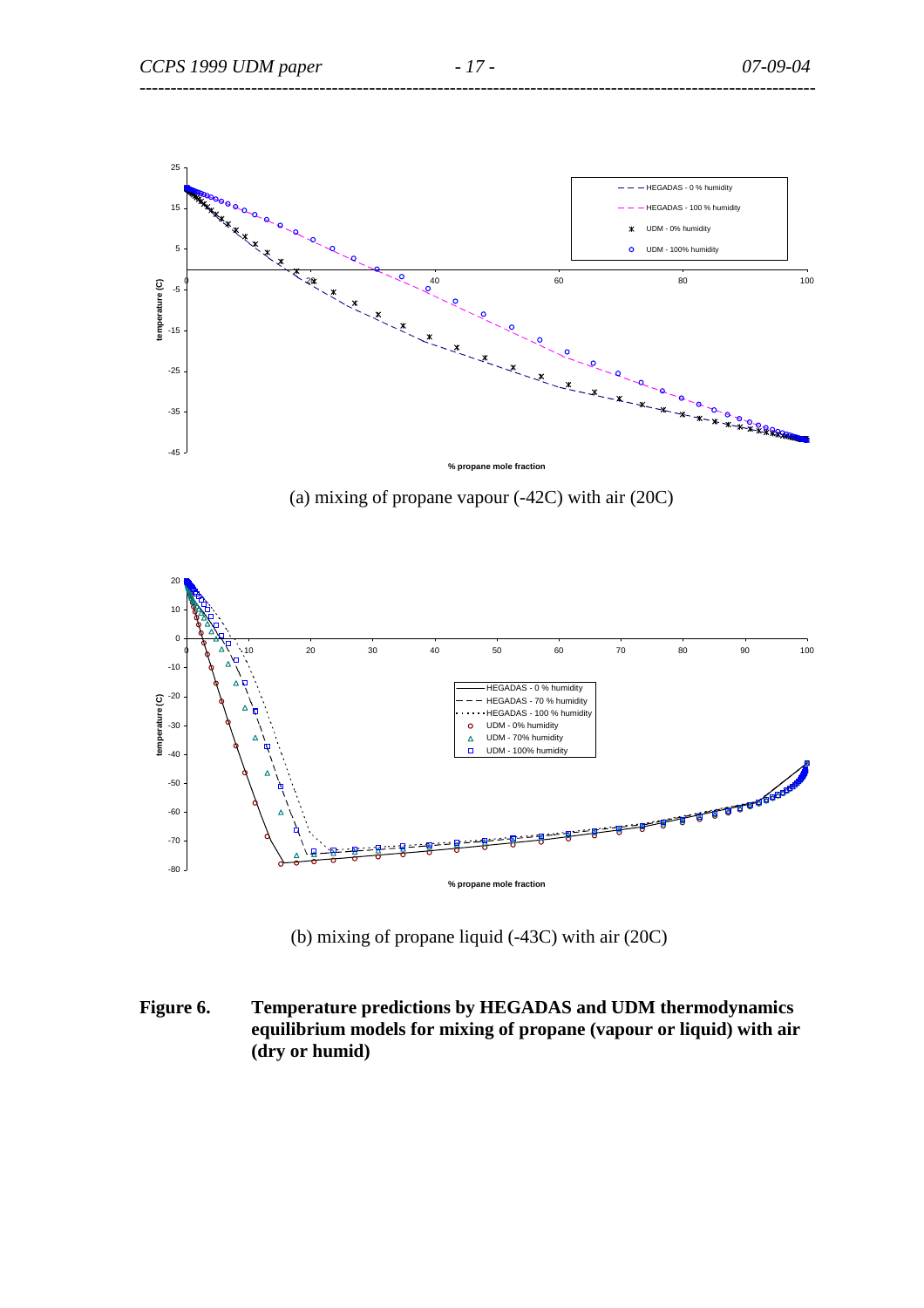

Figure 7. Mixing at 26C of HF vapour with moist air (humidity = 50%); **HEGADAS and UDM thermodynamic test-bed predictions** 



# **Figure 8. Droplet evaporation, rainout, and pool spreading/evaporation.**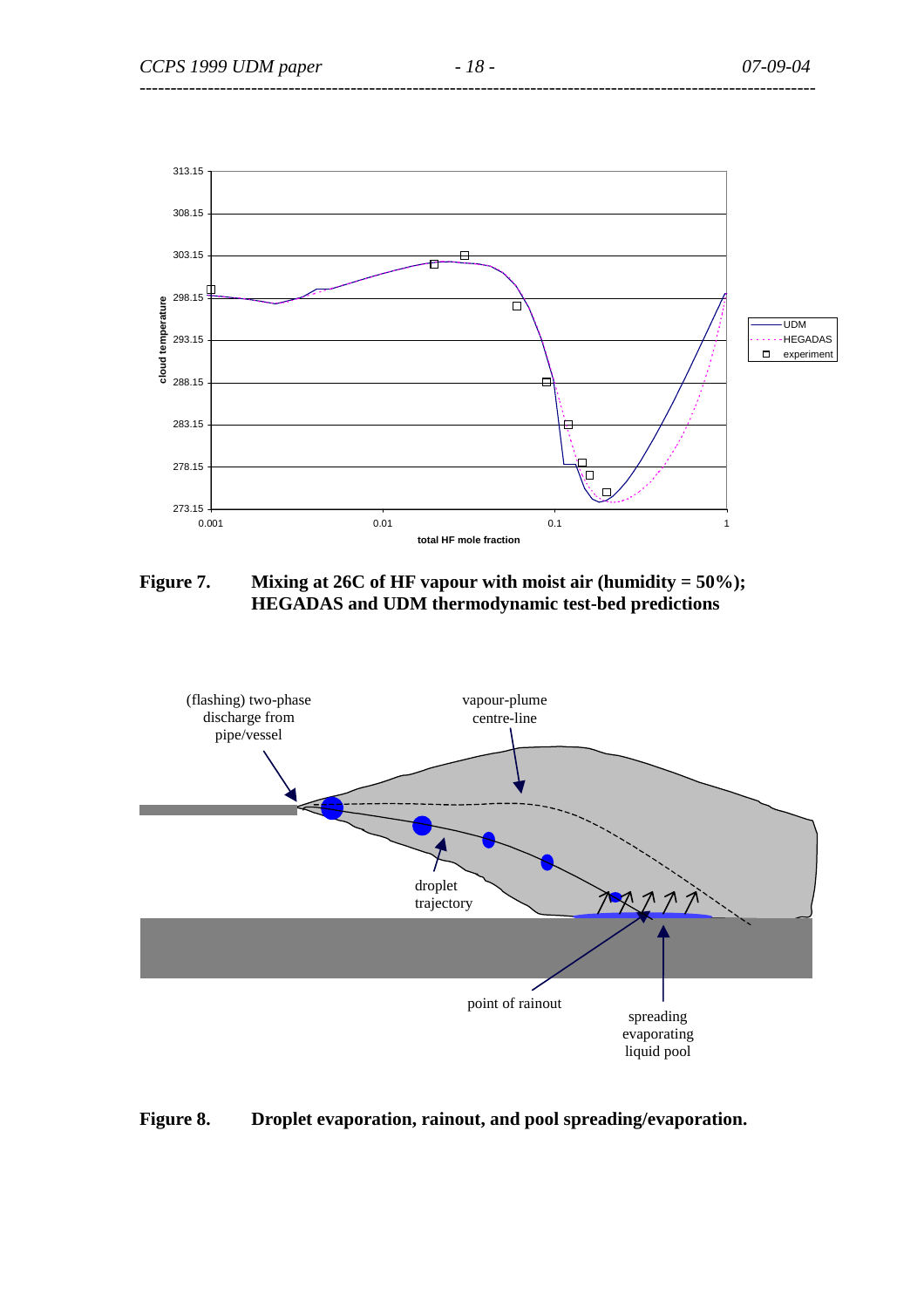**Prairie Grass 8 - Elevated release of Sulfur Dioxide**



(a) mol % concentration

![](_page_18_Figure_5.jpeg)

![](_page_18_Figure_6.jpeg)

(b) cloud dimensions

![](_page_18_Figure_8.jpeg)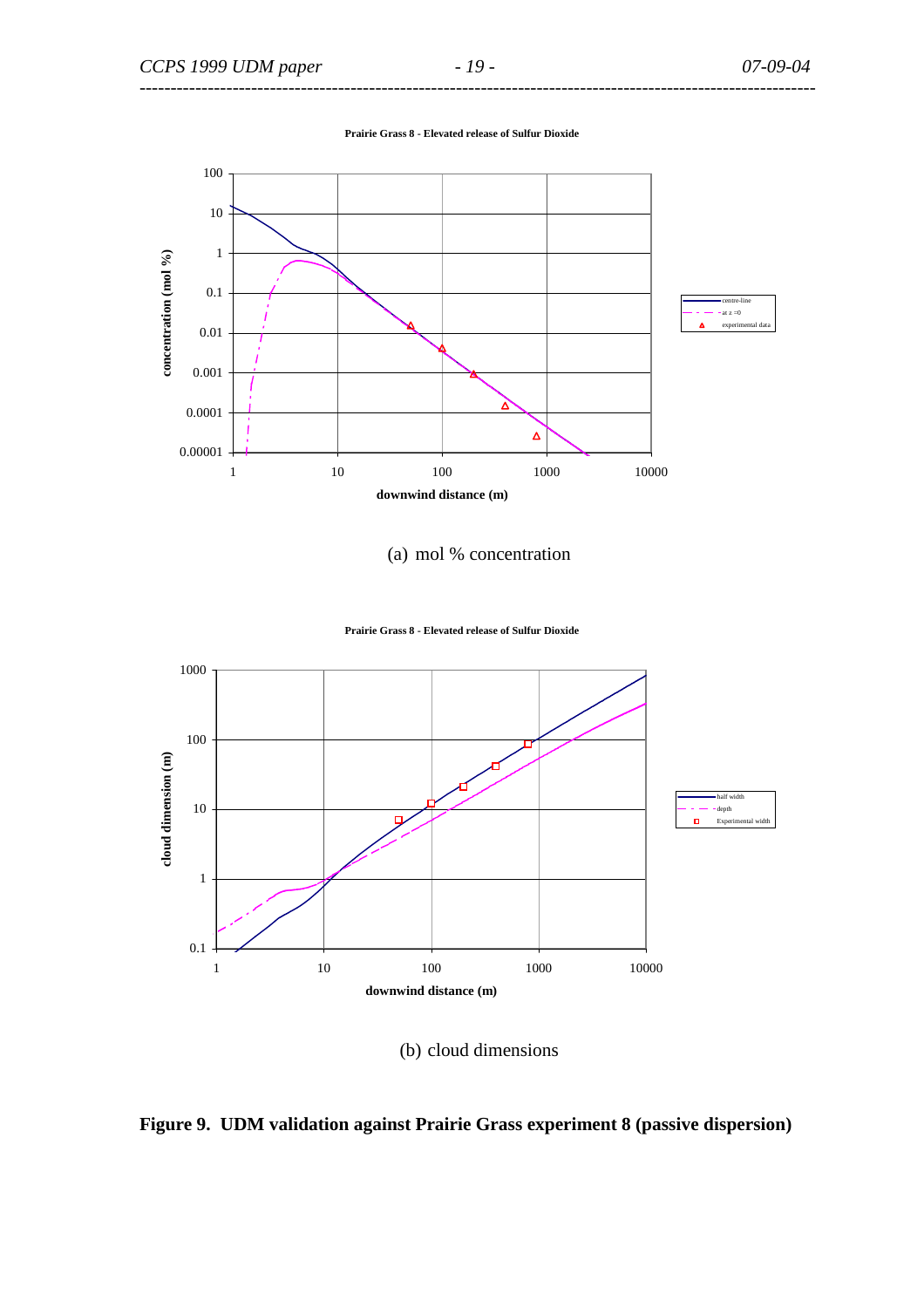**Desert Tortoise 2 - Ammonia Aerosol**

![](_page_19_Figure_4.jpeg)

- (a) mol % concentration
- **Desert Tortoise 2 Ammonia Aerosol**

![](_page_19_Figure_7.jpeg)

(b) cloud dimensions

**Figure 10. UDM validation against Desert Tortoise 2 (two-phase ammonia jet)**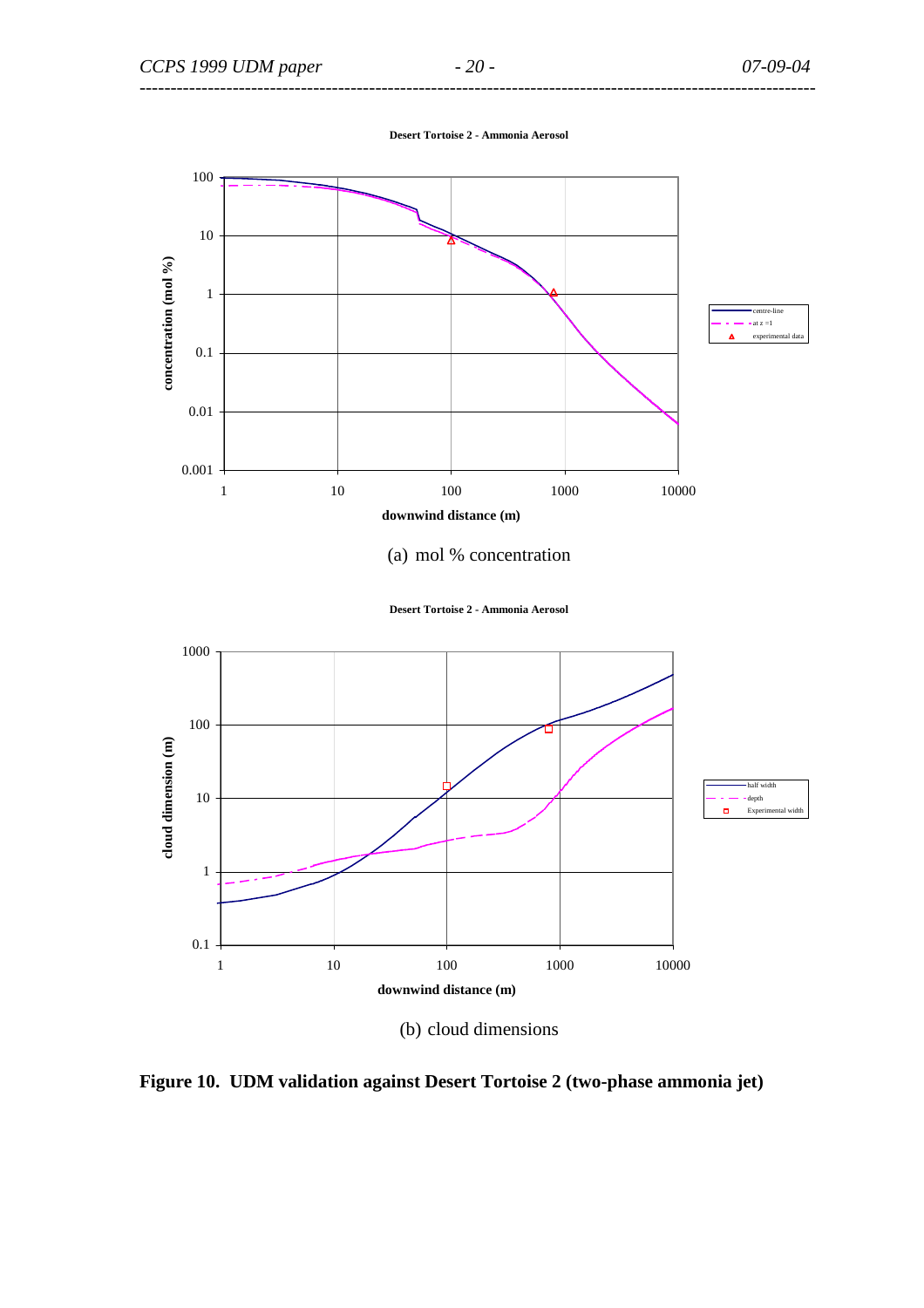![](_page_20_Figure_3.jpeg)

(a) maximum concentration versus downwind distance

![](_page_20_Figure_5.jpeg)

![](_page_20_Figure_6.jpeg)

(b) temperature versus downwind distance

# **Figure 11. Goldfish 3 simulations for HFPLUME/HEGADAS (including heat transfer) and UDM**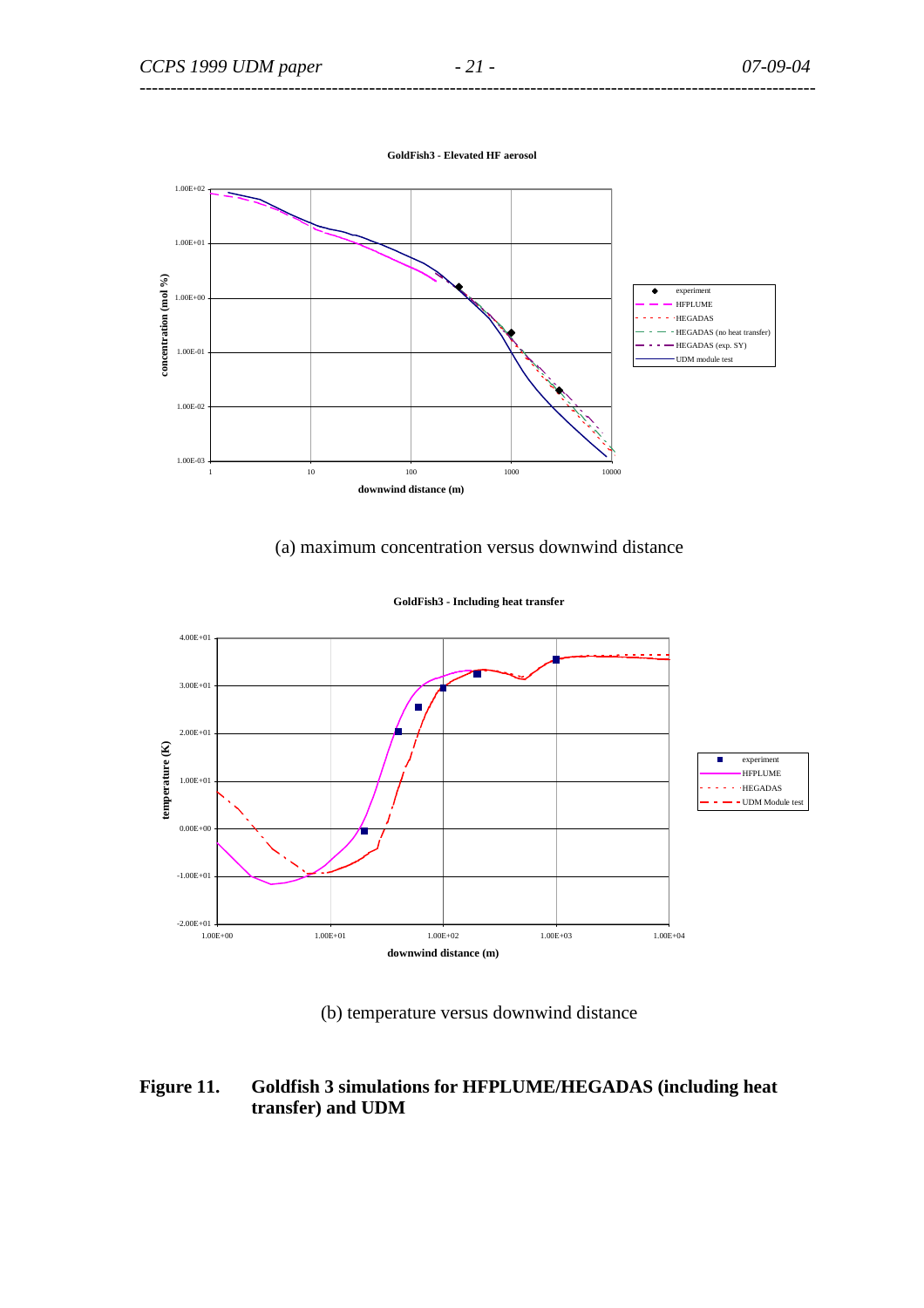![](_page_21_Figure_3.jpeg)

**Thorney Island 8 - Instantaneous release of Nitrogen and Freon**

**Figure 12. UDM validation against Thorney Island 8 (instantaneous heavy-gas dispersion)** 

# **Nomenclature**

| $A_{cld}$                                                                                       | cross sectional area of continuous cloud, $m2$                                                                        |
|-------------------------------------------------------------------------------------------------|-----------------------------------------------------------------------------------------------------------------------|
| A <sub>side</sub>                                                                               | effective side area of instantaneous plume, $m2$                                                                      |
| $A_{top}$                                                                                       | effective top area of instantaneous plume, $m2$                                                                       |
| $\mathbf c$                                                                                     | concentration, kg of component $/m3$                                                                                  |
| $C_0$                                                                                           | centre-line concentration, kg of component / $m3$                                                                     |
| E <sub>cross</sub>                                                                              | cross-wind entrainment rate, kg/s or kg/m/s                                                                           |
| $E_{\text{hvy}}$                                                                                | dense gas entrainment rate, kg/s or kg/m/s                                                                            |
|                                                                                                 | jet (high-momentum) entrainment rate, kg/s or kg/m/s                                                                  |
|                                                                                                 | near-field passive dispersion entrainment rate, kg/s or kg/m/s                                                        |
| $\begin{array}{l} E_{\rm jet} \ E_{\rm pas}^{\rm \; nf} \ E_{\rm pas}^{\rm \; off} \end{array}$ | far-field passive dispersion entrainment rate, kg/s or kg/m/s                                                         |
| $E_{\text{tot}}$                                                                                | total dispersion entrainment rate, kg/s or kg/m/s                                                                     |
| air<br>$F_{drag}^{a}$                                                                           | airborne drag force, N/m or N                                                                                         |
| $\mathbf{F}_{\rm drag}$ ground                                                                  | ground drag force, N/m or N                                                                                           |
| $F_h(x)$                                                                                        | horizontal distribution function for concentration (-)                                                                |
| $F_v(\zeta)$                                                                                    | vertical distribution function for concentration (-)                                                                  |
| $H_{eff}$                                                                                       | effective height of cloud after full touchdown, m [height prior to full touchdown = $H_{eff}(1+h_d)$ ]                |
| $h_d$                                                                                           | fraction of bottom half of cloud which is above the ground $[h_d=0,1$ for grounded, elevated cloud]                   |
| $I_{x2}$                                                                                        | horizontal plume momentum in excess to ambient momentum $[I_{x2} = I_x - m_{cld}u_a]$ , kg m/s or kg/m/s <sup>2</sup> |
| $I_z$                                                                                           | vertical component of plume momentum, kg m/s or kg/m/s <sup>2</sup>                                                   |
| m                                                                                               | exponent of horizontal distribution function for concentration (-)                                                    |
| $m_{\rm cld}$                                                                                   | mass in plume (instantaneous release, kg) or mass rate in plume (continuous release, kg/s)                            |
| $\mathbf{m}_{\text{wv}}^{\text{end}}$                                                           | water-vapour added from the substrate, kg or kg/s                                                                     |
| n                                                                                               | exponent of vertical distribution function for concentration (-)                                                      |
| $P_{above}$                                                                                     | perimeter length of jet, m                                                                                            |
| $P_v^{\text{w}}(T)$                                                                             | saturated vapour pressure as function of temperature $T(K)$ for water, Pa                                             |
|                                                                                                 |                                                                                                                       |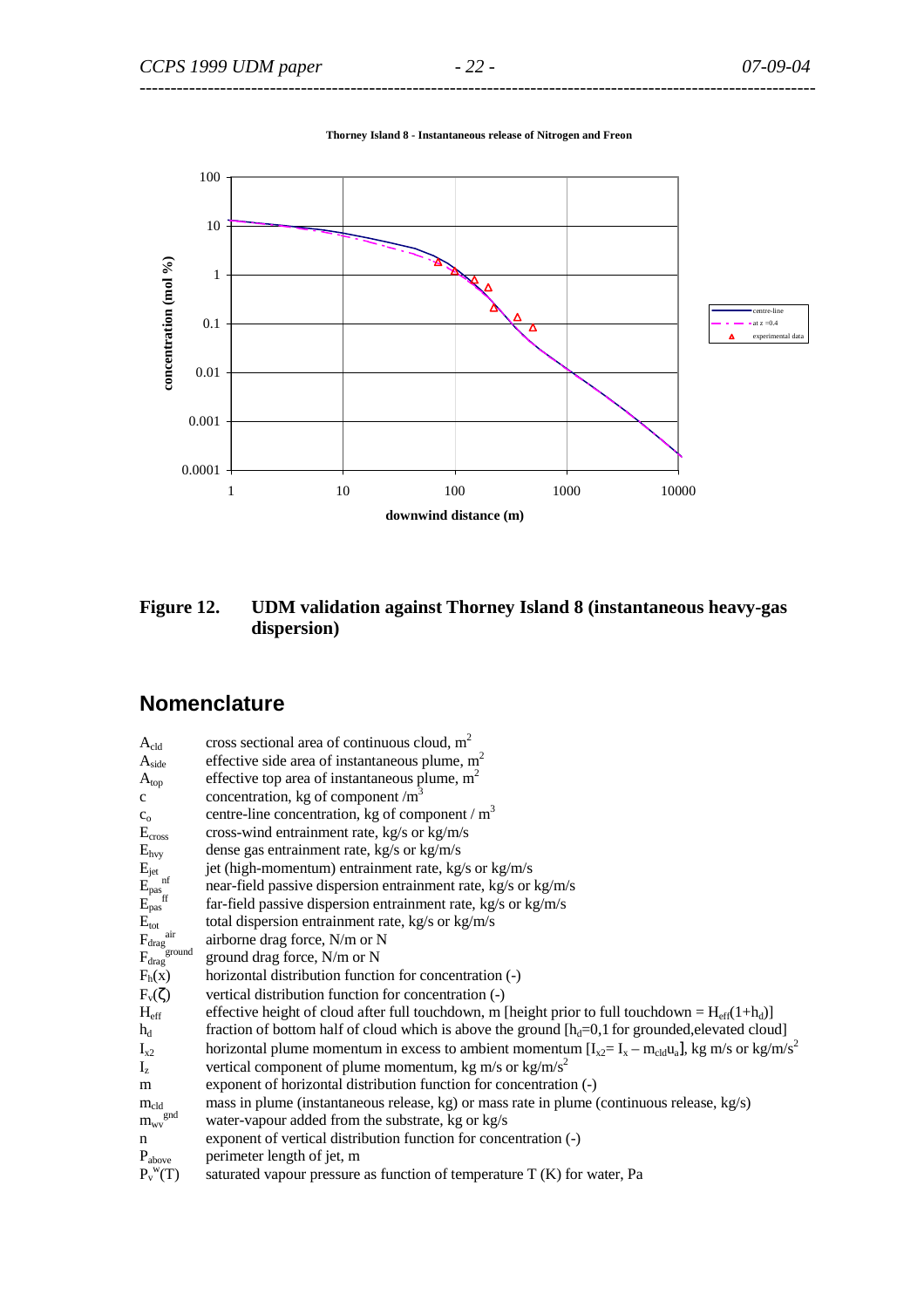| $q_{\text{gnd}}$ | heat transfer rate from ground to cloud, J or J/s                                  |
|------------------|------------------------------------------------------------------------------------|
| $R_{y}$          | term in cross-wind concentration profile, m $[R_v = R_v(x) = 2^{1/2} \sigma_v(x)]$ |
| $R_{z}$          | term in vertical concentration profile, m $[R_z = R_z(x) 2^{1/2} \sigma_z(x)]$     |
| $Ri*$            | layer Richardson number, (-)                                                       |
| S                | arclength along centre-line of the plume, m                                        |
| $S_{\text{gnd}}$ | footprint area for instantaneous plume, $m2$                                       |
| t                | time since onset of release, s                                                     |
| $T_{a}$          | ambient temperature, K                                                             |
| $T_{\text{gnd}}$ | substrate temperature, K                                                           |
| $T_{\rm vap}$    | temperature of vapour phase of the cloud, K                                        |
| $u^*$            | friction velocity for cloud, m/s                                                   |
| $u_{a}$          | ambient wind-speed, $u_a = u_a(z)$ , m/s                                           |
| $u_{cld}$        | total cloud speed, m/s                                                             |
| $u_{ref}$        | value of ambient windspeed $u_a$ at reference height $z = z_{ref}$ , m/s           |
| $u_{side}$       | entrainment velocity through sides of plume, m/s                                   |
| u <sub>top</sub> | entrainment velocity through top of plume, m/s                                     |
| $u_x, u_z$       | horiontal and vertial component of cloud speed $u_{\text{cld}}$ , m/s              |
| $V_{cld}$        | volume of cloud, $m3$                                                              |
| $W_{\text{eff}}$ | effective half width of plume, m                                                   |
| $W_{\text{gnd}}$ | footprint half-width for continuous plume, m                                       |
| X                | horizontal downwind distance, m                                                    |
| $X_{cld}$        | horizontal downwind position of cloud, m                                           |
| У                | crosswind distance, m                                                              |
| Z.               | vertical height, m                                                                 |
| $Z_{c1d}$        | cloud centre-line height above ground, m                                           |
| $Z_0$            | surface roughness length, m                                                        |
| $Z_c$            | height above ground of cloud centroid, m                                           |
| $Z_{\text{ref}}$ | reference height, m                                                                |
|                  |                                                                                    |

*Greek letters* 

 $\alpha_1, \alpha_2$  jet- and cross-wind entrainment coeficient , (-)

- γ side-entrainment coefficient for instantaneous heavy-gas dispersion, (-)
- Γ Gamma function (-)
- θ angle to horizontal of plume, rad; θ = 0 corresponds to a horizontal plume (in downwind xdirection), while  $\theta = \pi/2$  corresponds to a vertical upwards plume (in z-direction)
- ζ distance perpendical to plume centre-line, m
- κ Von Karman constant, κ = 0.4 (-)
- $\rho_{\text{cld}}$  density of plume, kg/m<sup>3</sup>
- $\rho_a$ density of ambient air, kg/m<sup>3</sup>
- $\sigma_{va}$  standard empirical correlation for passive crosswind dispersion coefficient, m
- $\sigma_{\text{za}}$  standard empirical correlation for vertical crosswind dispersion coefficient, m

# **Acknowledgements**

The authors gratefully acknowledge the feedback from Torstein K. Fanneløp, David M. Webber, John L. Woodward, and Staale Selmer-Olsen, who reviewed the UDM Technical Reference Manual, on which the present paper is based.

# **References**

 $\overline{a}$ 

<sup>&</sup>lt;sup>1</sup> Woodward, J.L, Cook, J., and Papadourakis, A., "Modelling and validation of a dispersing aerosol jet", Journal of hazardous materials 44, pp. 185-207 (1995)

<sup>&</sup>lt;sup>2</sup> Woodward, J.L, and Papadourakis, A., "Reassessment and reevaluation of rainout and drop size correlation for an aerosol jet", Journal of hazardous materials 44, pp. 209-230 (1995)

<sup>&</sup>lt;sup>3</sup> Witlox, H.W.M., and Holt, A., "Unified Dispersion Model – Technical Reference Manual", UDM Version 6.0, June 1999, Det Norske Veritas, London (1999)